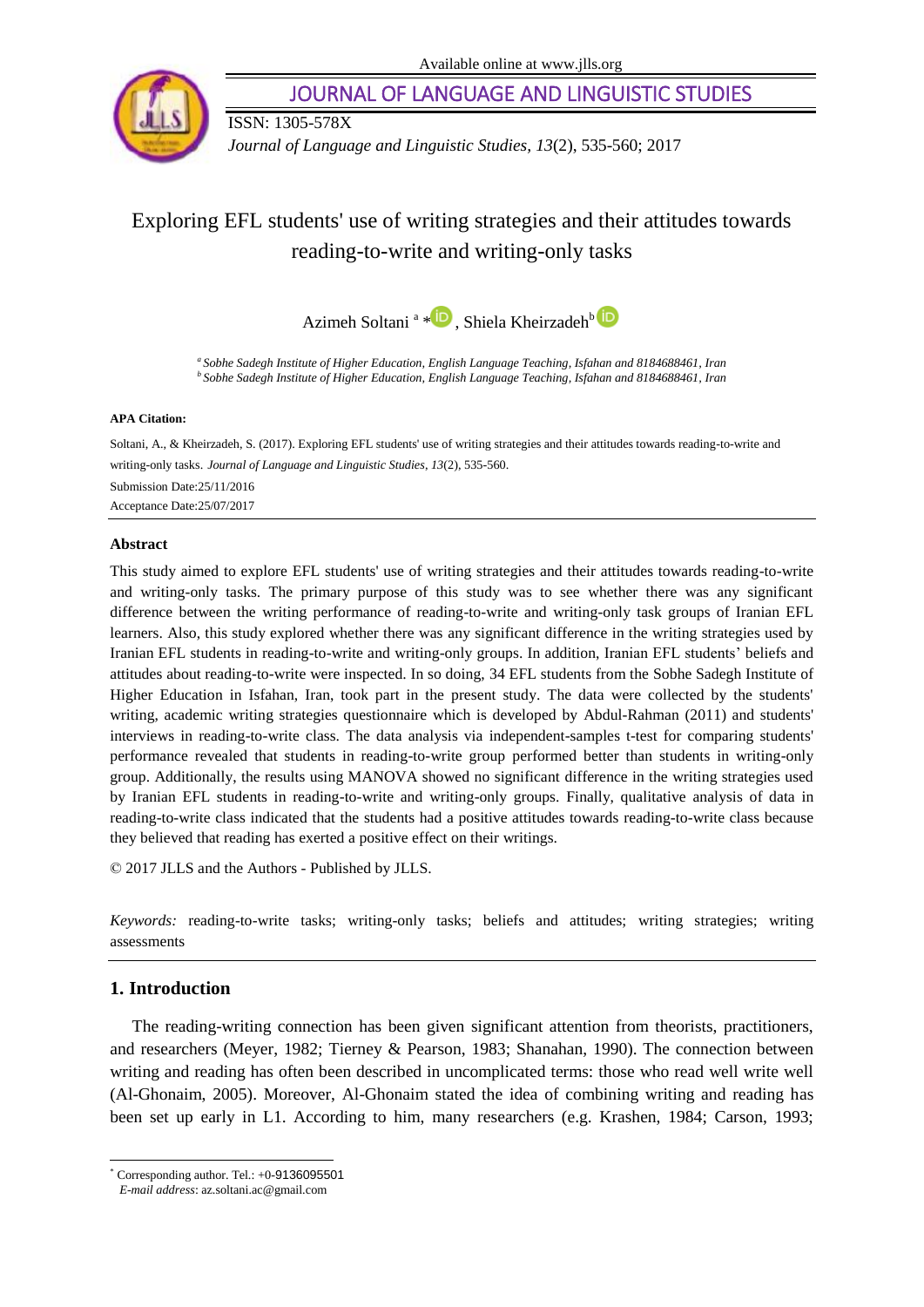Eisterhold, 1990) asserted that writing competence stems from sustained reading. This belief was expanded by Krashen (1982) to L2 in his "reading input hypothesis," which is straightly connected to his "comprehensible input" hypothesis. Krashen's "reading input hypothesis" suggests that comprehensive self-directed reading for pleasure in the target language will affect writing proficiency and improve the writing style (Flahive & Bailey, 1993). This hypothesis suggests that good readers have a powerful skill that can assist them in becoming good writers.

#### *1.1. Literature review*

Biber and Gray (2010) asserted that academic writing is stated to be decontextualized, explicit or autonomous, with all suppositions and logical relations being clearly encoded in the text while speech is dependent on a shared situational context. This insight that academic writing is intricate and explicit continues to the present time.

At a recent time, the significance of reading in progressing writing ability has been admitted (e.g. Carson and Leki, 1993; Hirvela, 2004). As reported by Ferrris and Hedgcock (2005), because the information obtained through reading includes print-encoded messages and clues about how the messages' grammatical, lexical, semantic, pragmatic, and rhetorical comprises integrate to make the message meaningful, reading becomes the basis of writing. Hirvela (2004) maintains that through "meaningful input" writing is supported by reading.

#### *1.1.1. Studies comparing writing-only and reading-to-write tasks*

Researchers have attempted to find the differences between reading-to-write tasks and writing-only tasks, with the increased interest in and utilizing reading-to-write tasks. These two tasks have been explored in two recent studies (Watanabe, 2001; 2009, 2006). They both inspected the correlation between scores on the two task types and the reliability of the reading-to-write tasks.

 Although much of his study looked for characterizing the reading-to-write task responses, Watanabe (2001) made some comparisons of the two task types. For an English language program in Hawaii, he used three compositions, two reading-to-write and one writing-only. To diagnose if rater reliability was the same for both kinds of prompts, Watanabe (2001) utilized the writing-only prompts. His results indicate that reading-to-write tasks can be evaluated as reliably as writing-only tasks and without confounding reading skill with writing ability. He found that the correlation between the two reading-to-write tasks (0.69) was approximately the same as the correlation between writing-only tasks and reading-to-write tasks (0.62). Further study of different topics in prompts and investigating beyond content and organization in the responses were recommended by him.

 Gebril (2006) also investigated reliability and correlation along with comparing scores on the two test-task types. He examined writing-only and reading-to-write which were based on TOEFL writing prompts. Majoring in English as a Foreign Language, one hundred and fifteen Egyptian university students (EFL) wrote essays for four tasks: two writing-only and two reading-to-write tasks. Gebril found that the scores on independent tasks were as reliable as those on reading-to-write tasks. It seems that reading-to-write tasks are promising in terms of their reliability. Yet, contrary to Watanabe (2001), Gebril (2006) found a much higher correlation (1.0) between independent (writing-only) tasks and his integrated (reading-to-write) tasks. Because of the small number (4) of test tasks in his study, Gebril asserts caution in this strong positive correlation. Because of these conflicting results, it is difficult to make inferences about the correlation between the two tasks and whether they are evaluating the same ability or construct. Returning to the topic of comparing scores on the two test tasks, Gebril (2006) found that students had lower scores on the independent tasks than the integrated tasks.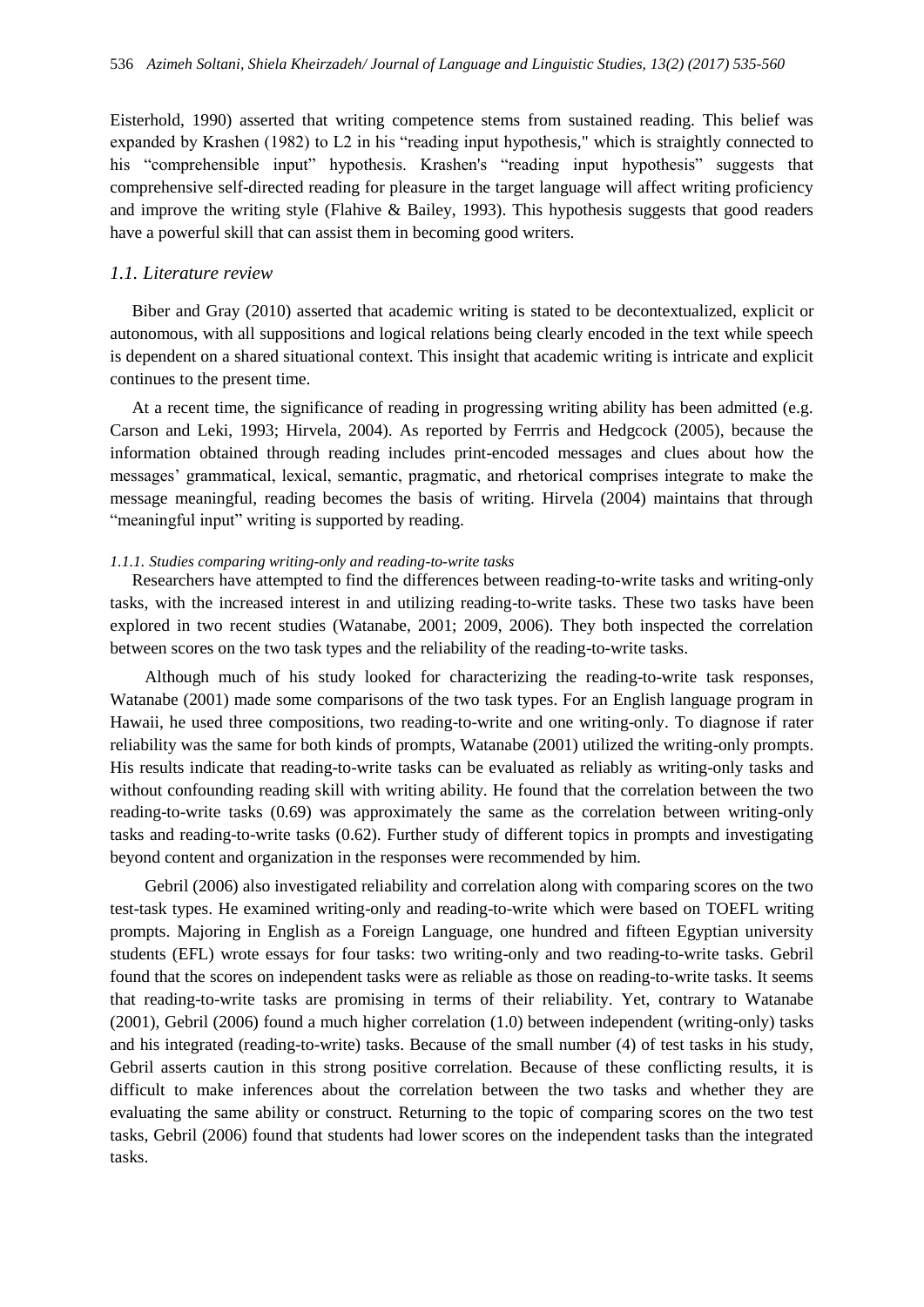#### *1.1.2. Writing strategies*

To examine the significance of writing strategy, a line of research was initiated recently. For instance, a meta-analysis of 20 group-comparison studies were conducted by Graham (2006), with both typically-developing and learning disabled students, and came to the conclusion that great positive effects on writing quality was shown by strategy instruction. Findings also showed evidence that influences on text quality can be continued for 4–10 weeks after the interference. Based on the findings, some strategies for comprehensive writing is used by a successful writer, such as summarizing the information, relating the text to one's own experience, asking questions about the text and, concluding and so on. One's writing achievement most probably will be affected by an effective writing process.

 Drawing upon Hsiao and Oxford's (2002) call for more research on the categorization of writing strategies, Abdul-Rahman (2011) built a classification (which is used in the present study) for both NNSE (none native speakers of English) and NSE (native speakers of English) writing strategies to donate to both the practical and theoretical study of ESL writing. In his study, the strategy questionnaire was developed based on Flower and Hayes' (1981), Patric and Czarl's (2003) and Soames' (2006) cognitive model of the L1 writing process which stresses the idea of recursion in writing and divides the writing process into three main components: reviewing, translating ideas into text, and planning. This is shown in the division of the questionnaire into three parts, approximately corresponding to the three components, with the addition of some items specially addressing second language issues as shown in Table 1.

| Writing strategies | Sub-strategies          | Assumption                                     |
|--------------------|-------------------------|------------------------------------------------|
|                    |                         |                                                |
|                    |                         |                                                |
|                    | Organization strategies | Structure, guidance for readers                |
| Before writing     |                         |                                                |
|                    | Content strategies      |                                                |
|                    |                         | Thinking, generating, analyzing ideas in       |
|                    |                         | L1/L2                                          |
|                    | Feedback strategies     |                                                |
|                    |                         | Sentences, wording, voice                      |
|                    |                         |                                                |
| When writing       | Content strategies      | Thinking, generating, mastering ideas in L1/L2 |
|                    |                         |                                                |
|                    | Language strategies     | Sentences, wording, voice                      |
|                    | Organization strategies |                                                |
|                    |                         | Structure, guidance for readers                |
|                    | Feedback strategies     |                                                |
|                    |                         | Questioning, getting support from others       |
|                    | Mechanics strategies    |                                                |
|                    |                         | Spelling, grammar, citations, typing,          |
|                    |                         |                                                |

**Table 1.** Writing Strategy Classification Proposed for NSE and NNSE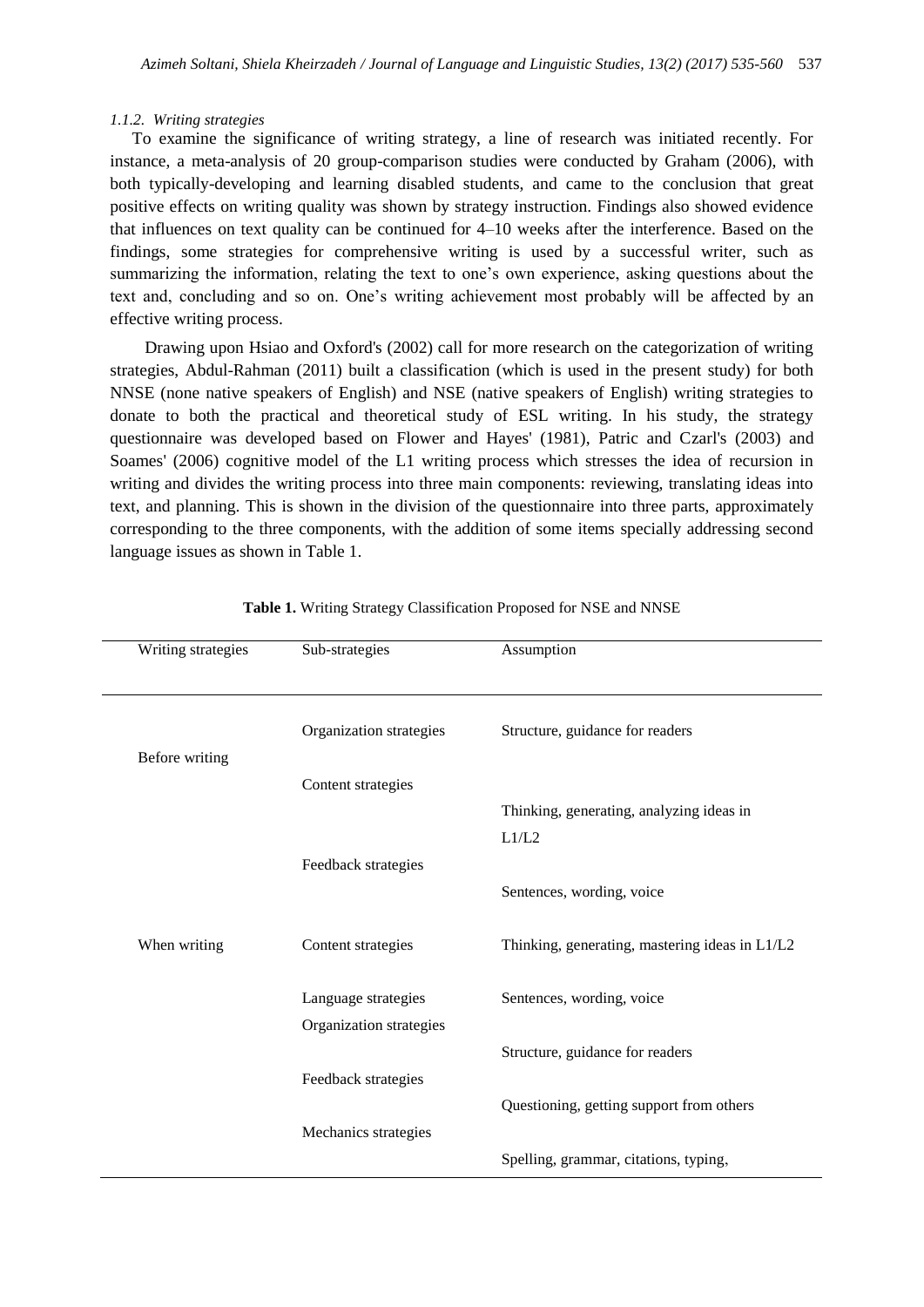|                         |                     | handwriting                                    |
|-------------------------|---------------------|------------------------------------------------|
| Revising and<br>editing | Content strategies  | Thinking, generating, mastering ideas in L1/L2 |
|                         | Mechanics           | Spelling, grammar, citations, typing,          |
|                         | strategies          | handwriting                                    |
|                         |                     |                                                |
|                         | Language strategies | Sentences, wording, voice                      |
|                         | Feedback strategies | Questioning, getting support from others       |
|                         | Organization        | Structure, guidance for readers                |
|                         | strategies          |                                                |

Abdul-Rahman (2011) hoped to resolve some ambiguities existed in previous taxonomies by developing the above taxonomy. He also tried to make a taxonomy which is available to NNSE learners and researchers. The terminology is reduced and simplified and clarified the options. In this Table, the writer has placed revising and editing in the same category and has treated them as similar; this is because of the fact that they are utilized interchangeably by many students, mainly those who are NNSE. Furthermore, this again shows the recursive nature of writing.

#### *1.1.3. Writing assessment*

Weigle (2002) in her book, assessing writing, says that nature of rating scale is one of the important elements in writing assessment. She simply notes that most of the rating scales can be classified as either analytic (to different aspects of writing, such as organization, content, language use, and so on, are given separate scores) or holistic (to each writing sample a simple score is given).

#### *1.1.4. Students' Beliefs and Attitudes*

Recently, increasing attention from teachers and researchers is given to the students' voices through hearing their beliefs and attitudes. Al-Ghonaim (2005) assumes that because of exposure to different experiences, attitudes and beliefs are subject to change. Consequently, Al-Ghonaim's study concentrates on the participants' attitudes and beliefs toward the reading-writing relationship before and after the course. It tries to investigate what kind of ideas students have about this issue and whether these ideas change throughout the course. Thus, in his study, attitudes and beliefs are referred to as, "preconceived ideas about the nature of the language learning task" (p.54). Moreover, it aims to investigate what happens to these ideas after students are involved in reading-writing activities. Research on students' attitudes and beliefs has appeared to obtain substantial attention. Studies on students' beliefs and attitudes entail listening to students' experiences on whatsoever concern is under study. On one hand, these beliefs and attitudes are significant for students and on the other, for textbook designers, teachers, and educators.

A qualitative study was conducted by Alshamrani (2003) about ESL beliefs and attitudes regarding extensive reading of authentic texts, considering vocabulary advancement, strategies of dealing with unfamiliar vocabulary items, benefits and difficulties that they experienced when reading extensively and how these students understood extensive reading were examined. The results showed that the subjects' cognitive aspect of attitude has been improved by the extensive reading; though, behavioral and affective aspects of attitudes showed negative results.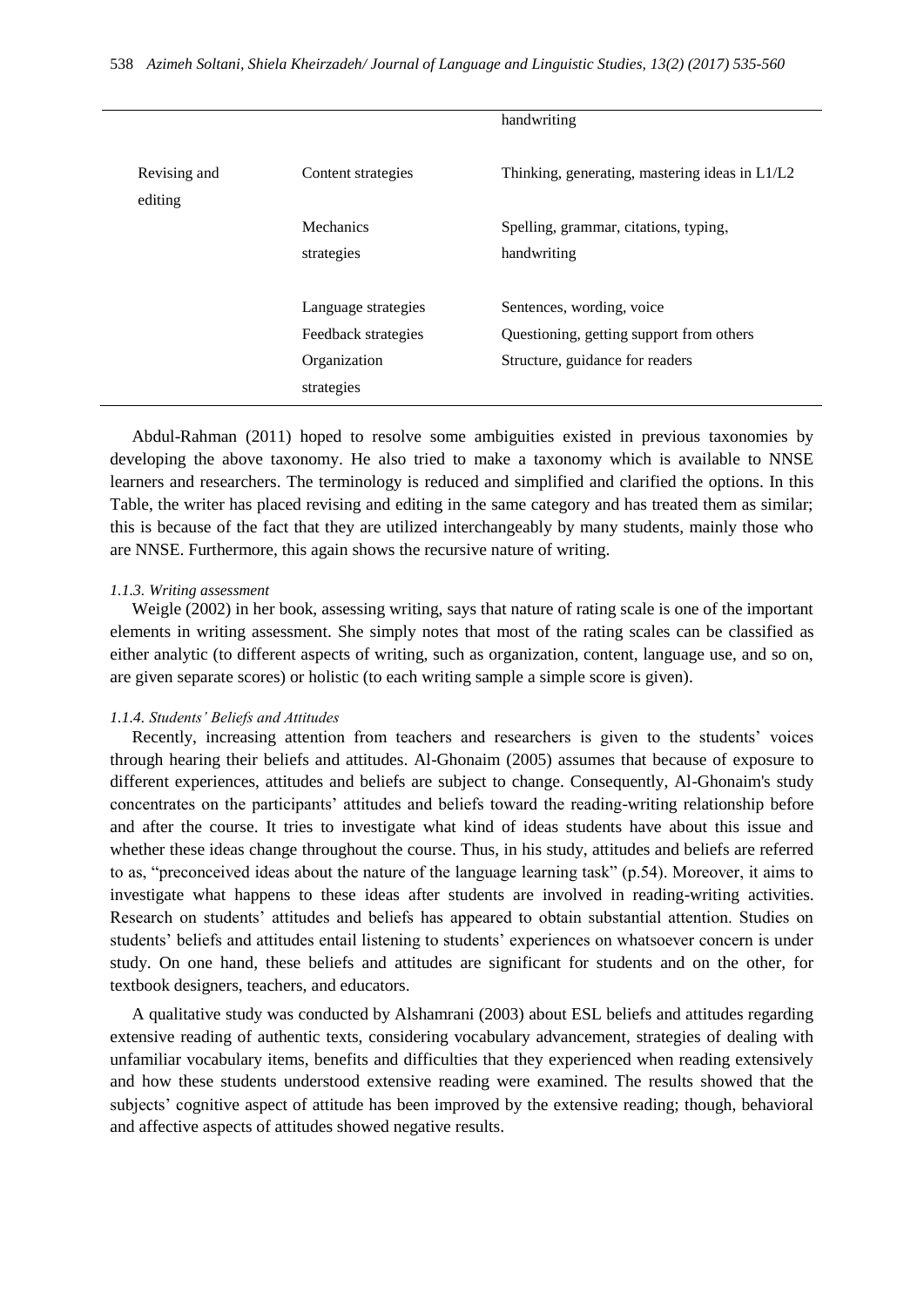#### *1.1.5. Research on Attitudes and the Reading-Writing Relationship*

A qualitative study was conducted by Alshamrani (2003), in which he explained 9 ESL students' attitudes and beliefs about extensive reading of authentic texts. The participants in this study, in a three-month ESL program taking an extensive course, called Reading Club, were labeled as "advanced" and "low advanced". Consequently, these students were classified into two groups. The students' beliefs and experiences of extensive reading focusing mostly on their attitudes about extensive reading difficulties and gains, authentic materials, vocabulary development, attitudes and motivation towards future extensive reading, reading strategies, and overall language proficiency were described by Alshamrani (2003). Even though this study is valuable in that it explains the students' experiences in the areas of extensive reading and writing, it did not include students' perceptions. Though, little has been stated about the students' attitudes toward writing, Alshamrani (2003) found that students observed some improvement in their writing. Alshamrani also indicated that students thought that they were familiar with stylistic forms, new vocabulary, and grammatical rules. Therefore, they thought that this familiarity affected their writing.

Seemingly, these findings show that students' attitudes and beliefs about the influence of extensive reading on their writing were just generally defined. In Alshamrani's (2003) study, the focus on writing is similar to Tudor and Hafiz's (1989) study in which the focus was on the influences of extensive reading on general language development. In Alshamrani's study, for example, the students would describe how they generally and concisely felt about a writing issue but they were not requested to provide detailed information on how in their actual writing they worked and manipulated this issue. That is to say, this study does not describe how students utilized the reading for writing purposes and what strategies they employed in their reading for writing activities. In addition, this study, though perceptive, in terms of using rhetorical structures and textual organizations does not detail about the students' writing competence about their beliefs. Moreover, regarding the effects of group discussion of reading activities on the students' writing, a very short description has been stated about their attitudes. Little has been stated about this area, though this issue is important. Therefore, the present study addresses the following research questions.

#### *1.2. Research questions*

1. Is there any significant difference in the writing performance of reading-to-write and writingonly groups of Iranian intermediate EFL learners?

2. Is there any significant difference in the writing strategies used by Iranian intermediate EFL students in reading-to-write and writing-only groups?

3. What are the Iranian EFL students' beliefs and attitudes about reading-to-write task?

#### **2. Method**

#### *2.1. Sample / Participants*

This study was conducted in two writing classes of BA second language learners of English Translation and Teaching at Sobhe Sadegh Institute of Higher Education, Isfahan, Iran. The participants consisted of 34 EFL students. At first there were 25 students in reading-to-write class and 31 students in writing-only class; but, to homogenize students, at the first session, each class was given a writing test and 17 learners whose scores were above the mean were selected. These writing classes were compulsory for their majors. The reading-to-write group and writing-only group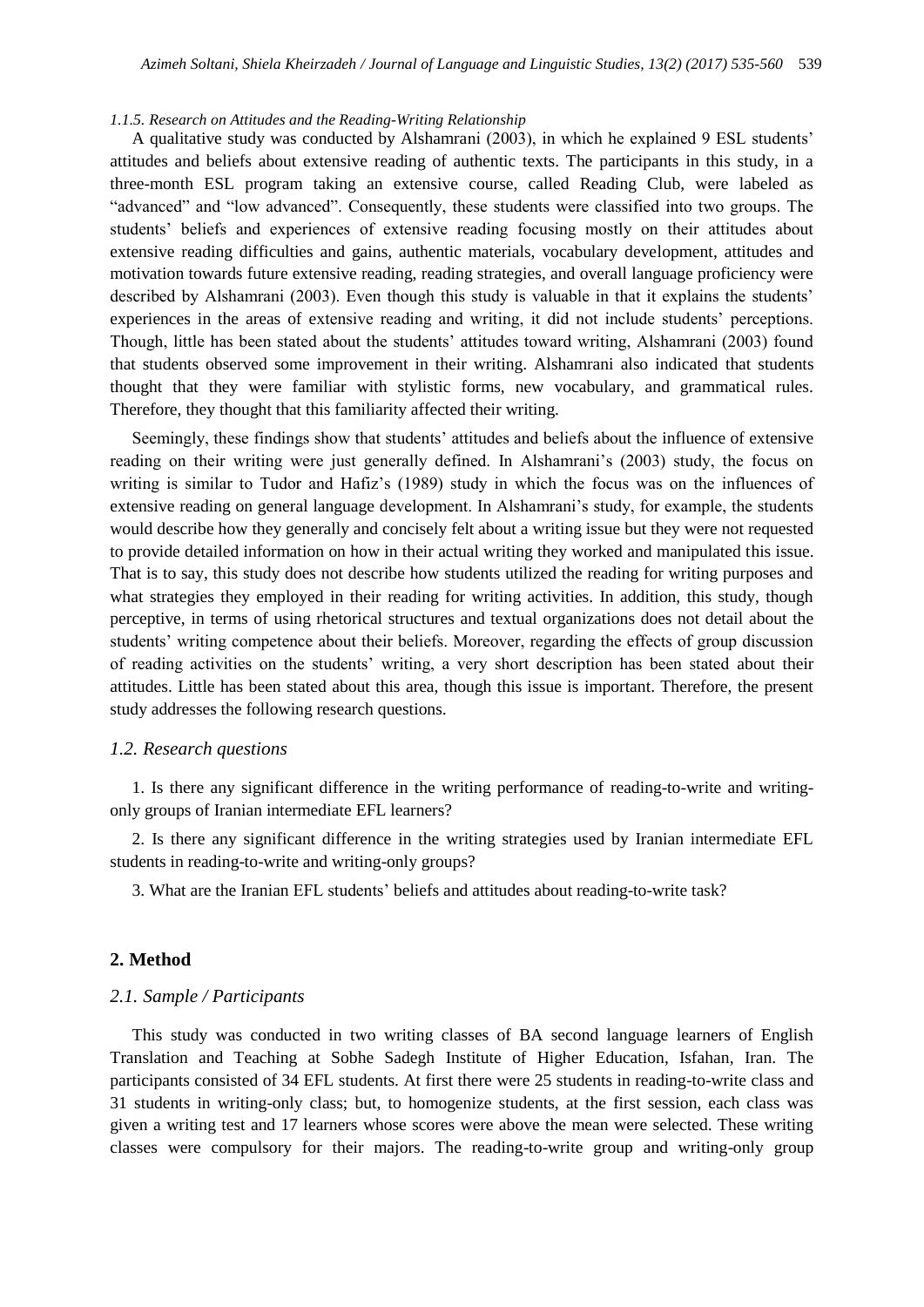constituted native speakers of Farsi, both males and females (dominantly female), aged between 20 and 30.

#### *2.2. Instrument(s)*

The following instruments were used to conduct the study:

#### *2.2.1. Academic Writing Strategies Questionnaire*

This questionnaire was used to determine writing strategies that learners use in their writing. The original questionnaire was not changed and not translated; it had three parts. Part one, *planning and preparation* had 21 items; part two, the *writing process*, had 25 items and part three, *revision*, had 27 items. For each item, students had five options to choose which showed how often they used each of these items. At the end of each part, students were asked to mention any strategies that they use in their writing which was not brought in the questionnaire. Students had to fill in the questionnaire in 30 minutes. This questionnaire is developed by Abdul-Rahman (2011). The reliability of the questionnaire, estimated by Chronbach's alpha was .65.

#### *2.2.2. Interview*

Since one of the questions of this study is to investigate the students' beliefs and attitudes about reading-to-write, interviewing could be one of the best ways to be acquainted with the participant's feelings and thoughts. An interview was adapted and modified from Al-Ghonaim'(2005) study. The interview was conducted at two times. The first interview, which had five questions, was carried out at the beginning of the term and its purpose was getting the background information about writing experiences of students in writing classes and how they thought the reading-to-write classes would be. The second interview, including seven questions, was run at the end of the term to know about students' feelings and attitudes about participating in a reading-to-write class. It should be mentioned that just students in reading-to-write class were interviewed.

#### *2.2.3. Reading passages*

The reading passages used in reading-to-write class. The topics of readings were selected with the instructors' opinion and level of the class, intermediate, from the internet website of, www.composition topics- unrestricted area.com. The selected topics were tried to be up to date, tangible and interesting for students. The lengths of reading passages were 350 to 450 words. The purpose of giving reading to the students was to provide background to them and, indirectly teach them the format of a good passage.

#### *2.3. Data collection procedures and analysis*

This study was conducted in fall 2015 at Sobhe Sadegh Institute of Higher Education, in Isfahan, Iran. Each class meets one session a week which lasts 90 minutes. The first class, writing-only class, was on Tuesdays and the second class, reading-to-write class was on Thursdays. During the course of the semester, in reading-to-write class, students were provided with reading texts with different topics. Then they are assigned to write according to those topics. In writing-only class, students did not have any reading texts but they were given the same topics for their assignments. Writings of two classes were scored analytically using Jacobs et al. (1981) scale. Then, at the end of the semester, Academic Writing strategies Questionnaire was administered in both classes to compare their strategies and performances. To answer the third question, four students in reading-to-write class were interviewed twice; as mentioned above, the first interview was carried out before the starting of the semester and the second at the end of the semester, to get their opinions about reading-to-write class. Afterwards, their attitudes and beliefs were analyzed qualitatively. For answering the first two research questions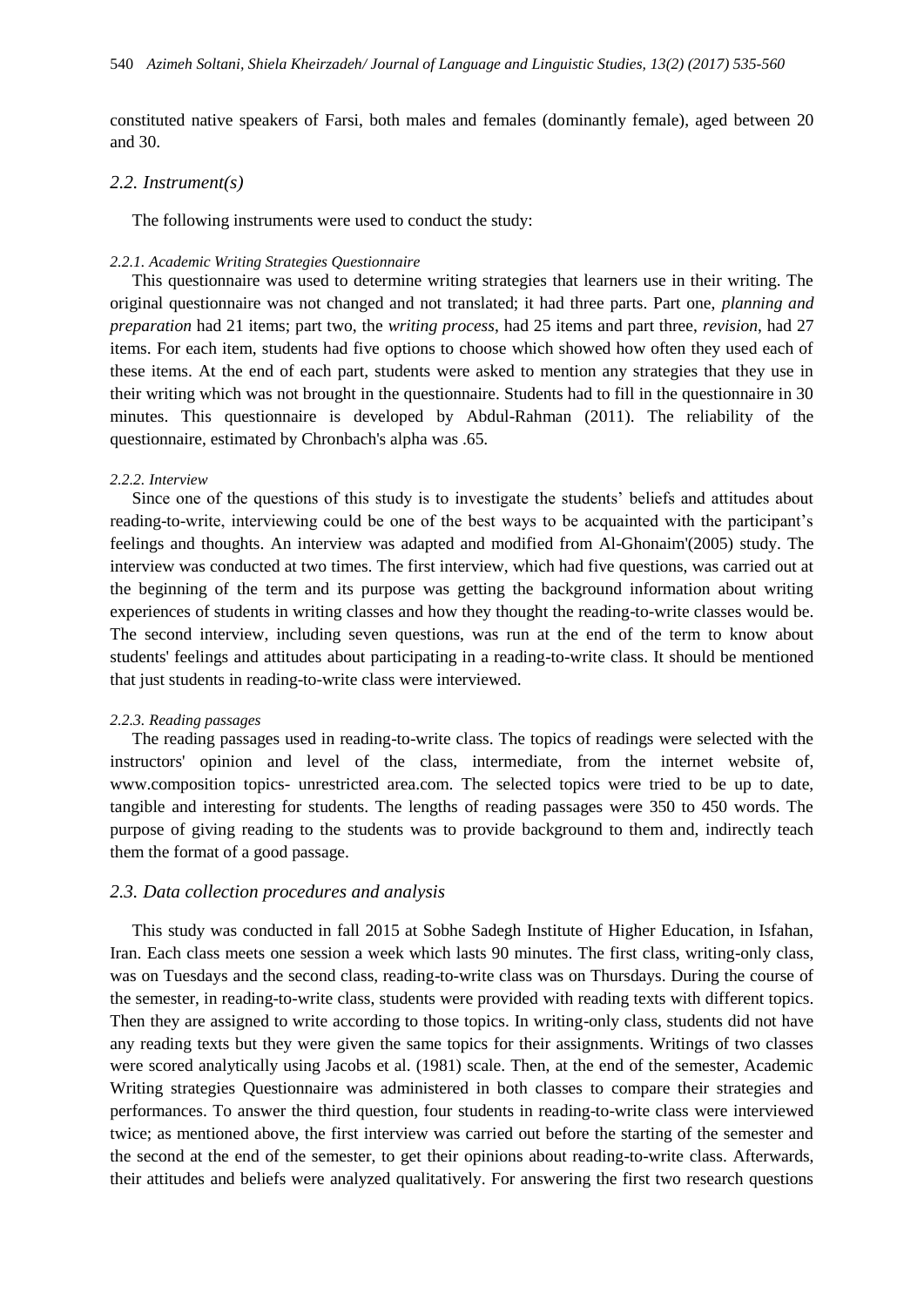data management and analysis were performed using SPSS. T-tests were used to analyse the difference between the writing performance of reading-to-write and writing-only groups. To compare the scores of reading-to-write and writing-only groups in their total writing strategy score and the scores of the four sub-components of the strategies, a Multivariate Analysis of Variance (MANOVA) was run.

#### **3. Results**

After collecting the data, they were put into SPSS and a number of results emerged that will be explained below:

#### *3.1. The first research question*

The first research question of this study seeks to find if there is any significant difference in the writing performance of reading-to-write and writing-only groups of Iranian EFL learners. The results of the statistical technique of independent-samples t-test are shown in Table 2 which compares the mean scores of reading-to-write and writing-only classes. Of the 34 students participated in the study and filled in the questionnaire, 17 students were in the reading-to-write class and 17 students were in the writing-only class. The information about the groups is presented in Table 2.

|               | class            | N  | Mean    |         | Std. Deviation Std. Error Mean |
|---------------|------------------|----|---------|---------|--------------------------------|
| writing score | writing only     |    | 11.7353 | 2.62867 | .63755                         |
|               | reading to write | 17 | 14.2647 | 1.44825 | .35125                         |

**Table 2**. Descriptive statistics of writing-only and reading–to-write

|  |  | Table 3. Independent T-Tests for Writing-Only and Reading-to-Write |
|--|--|--------------------------------------------------------------------|
|  |  |                                                                    |

|                                |                 | Levene's Test |          |            |                       |                              |
|--------------------------------|-----------------|---------------|----------|------------|-----------------------|------------------------------|
|                                | for Equality of | Variances     |          |            |                       | t-test for Equality of Means |
|                                | F               | Sig.          | t        | df         | $Sig. (2-$<br>tailed) | Mean<br>Difference           |
| Equal variances<br>assumed     | 5.840           | .022          | $-3.475$ | 32         | .001                  | $-2.5294$                    |
| Equal variances<br>not assumed |                 |               | $-3.475$ | 24.89<br>4 | .002                  | $-2.5294$                    |

The results of independent-samples t-test in Table 3 shows a significant difference in mean scores for writing-only [(M=11.7353, SD=2.62867)] and reading-to-write [(M=14.2647, SD=1.44825; t (-  $3.475$ ) = 24.894]. As observed, the value in the Sig. (2-tailed) was calculated to be .002 which is significant at  $p \le 0.05$ . Therefore, there is significant differences in the writing performance and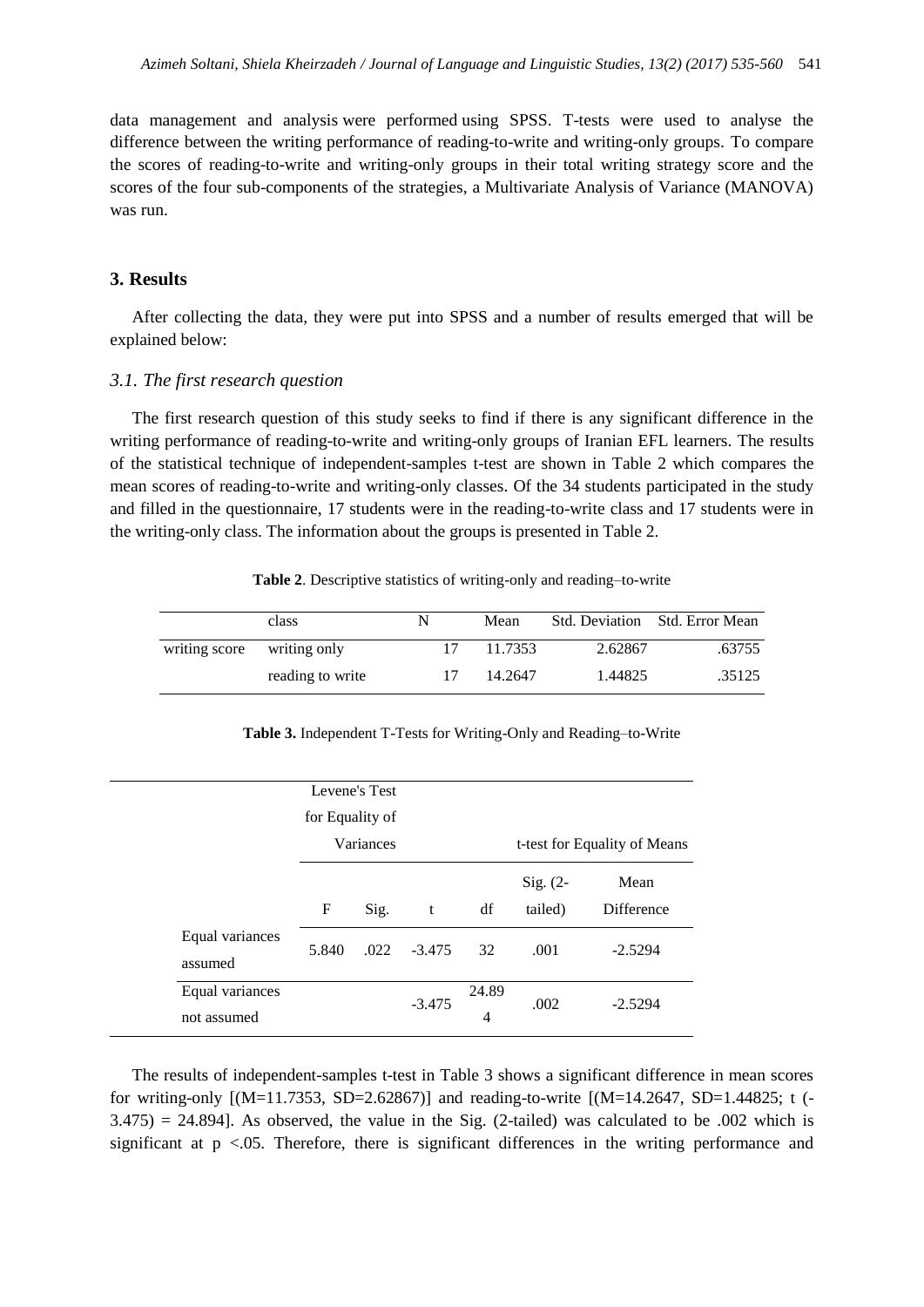achievement of reading-to-write and writing-only groups. The mean scores indicate that the readingto-write group outperformed the writing-only group.

### *3.2. The second research question*

The second research question was to find if there is any significant difference between reading-towrite and writing-only groups in their total writing strategy score and the scores of the four subcomponents of the strategies, that is, before writing, while writing, when editing, proof-reading and revising. The results obtained from MANOVA are presented in the following tables (Tables 4, 5 and 6).

|                             | class            | Mean     | <b>Std. Deviation</b> | N  |
|-----------------------------|------------------|----------|-----------------------|----|
| total score                 | writing only     | 207.3529 | 46.49858              | 17 |
|                             | reading-to-write | 232.5882 | 17.00389              | 17 |
|                             | Total            | 219.9706 | 36.77654              | 34 |
| while writing               | writing only     | 73.7059  | 14.00788              | 17 |
|                             | reading-to-write | 79.1176  | 7.37294               | 17 |
|                             | Total            | 76.4118  | 11.35946              | 34 |
| before writing              | writing only     | 63.2941  | 12.88296              | 17 |
|                             | reading-to-write | 68.5882  | 6.55800               | 17 |
|                             | Total            | 65.9412  | 10.41834              | 34 |
| When editing, proof-reading | writing only     | 71.9412  | 21.17330              | 17 |
| and revising                | reading-to-write | 85.4706  | 12.65463              | 17 |
|                             | Total            | 78.7059  | 18.49739              | 34 |

#### **Table 4.** Descriptive Statistics of Class and Writing Strategies

**Table 5.** Multivariate Test of Class and Writing Strategies

|               |                    |       |                    |                   |          |      | <b>Partial</b> |
|---------------|--------------------|-------|--------------------|-------------------|----------|------|----------------|
|               |                    |       |                    | <b>Hypothesis</b> |          |      | Eta            |
| <b>Effect</b> |                    | Value | F                  | df                | Error df | Sig. | <b>Squared</b> |
| class         | Pillai's Trace     | .152  | 1.301 <sup>a</sup> | 4.000             | 29,000   | .293 | .152           |
|               | Wilks' Lambda      | .848  | $1.301^{\rm a}$    | 4.000             | 29.000   | .293 | .152           |
|               | Hotelling's Trace  | .179  | $1.301^{\rm a}$    | 4.000             | 29,000   | .293 | .152           |
|               | Roy's Largest Root | .179  | $1.301^{\rm a}$    | 4.000             | 29,000   | .293 | .152           |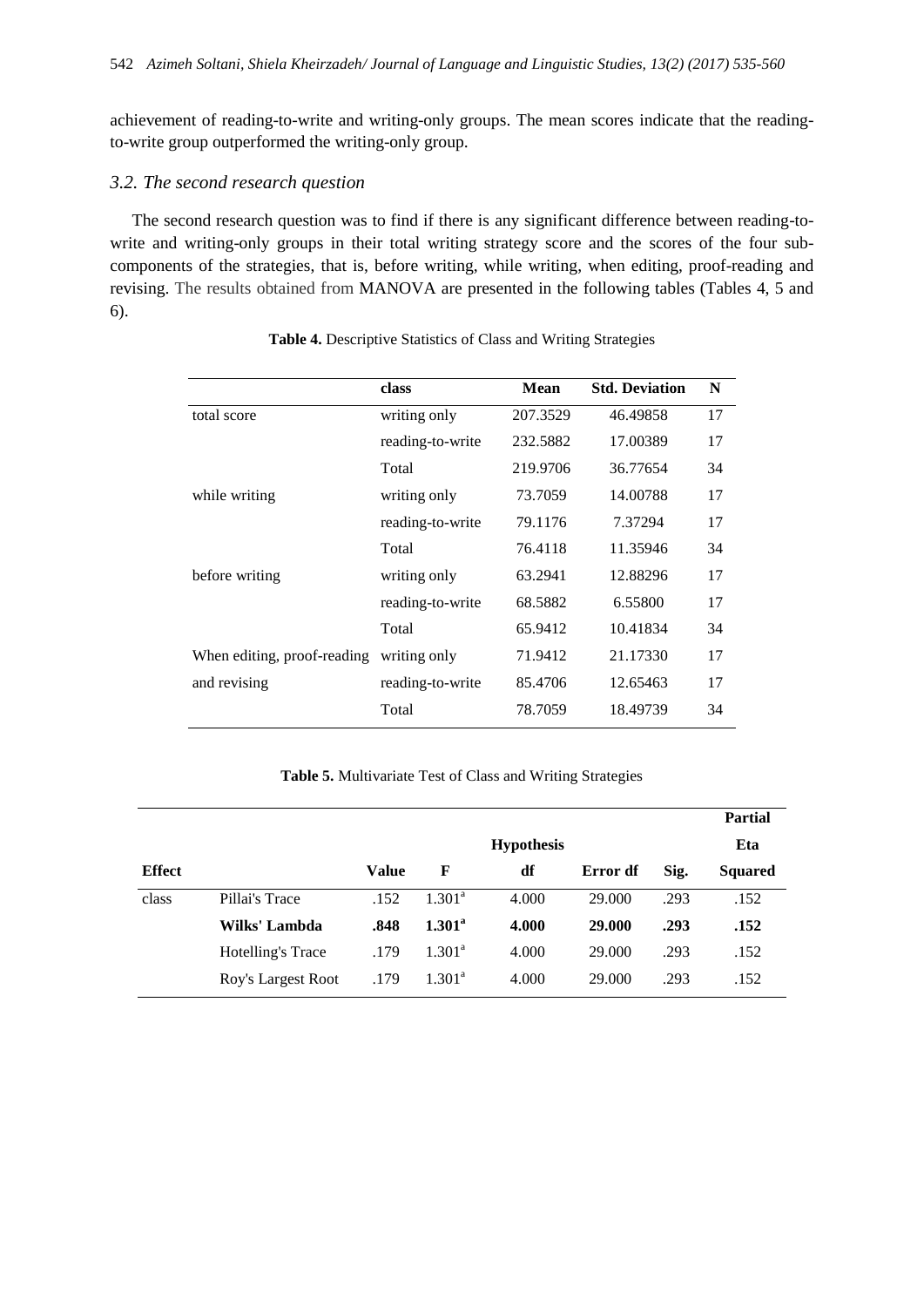|               |                             | <b>Type III</b> |                |       |      | <b>Partial</b> |
|---------------|-----------------------------|-----------------|----------------|-------|------|----------------|
|               |                             | Sum of          |                |       |      | Eta            |
| <b>Source</b> | <b>Dependent Variable</b>   | <b>Squares</b>  | df Mean Square | F     | Sig. | <b>Squared</b> |
| class         | total score                 | 5412.971        | 5412.971       | 4.416 | .044 | .121           |
|               | while writing               | 248.941         | 248.941        | 1.987 | .168 | .058           |
|               | before writing              | 238.235         | 238.235        | 2.280 | .141 | .067           |
|               | When editing, proof-reading | 1555.882        | 1555.882       | 5.114 | .031 | .138           |
|               | and revising                |                 |                |       |      |                |

**Table 6.** Test of Between-Subjects Effects of Class and Writing Strategies

As the tables suggest, there is no significant difference between writing-only class (M=207.35, SD=46.49) and reading-to-write class (M=232.58, SD=17.00) on their total strategy score (Table 4). Furthermore, there was no significant difference between the two classes in the sub-components of the writing strategies, namely, before writing strategies (writing- only class: M=63.29, SD=12.88 and reading-to-write class: M=68.58, SD=6.55), while writing strategies (writing-only class: M=73.70,  $SD=14.00$  and reading-to-write class:  $M=79.11$ ,  $SD=7.37$ ) and finally when editing, proof-reading and revising (writing-only class: M=71.94, SD=21.17 and reading-to-write class: M=85.47, SD=12.65) which is confirmed by the Wilk's Lambda= $.848$ , F (29.29)=1.30, p= .15 (Table 5); therefore, the Sig. values (Table 6) did not indicate any statistically significant difference between reading-to-write and writing-only class at the level .05.

#### *3.3. The third research question*

The third research question was to seek the beliefs and attitudes of students about reading-to-write task. As it was mentioned before, the interview was run two times, at the outset of the course and at the end of the course.

#### *3.3.1. Results of the first interview question*

The followings are the questions and the ideas of students at the first interview; the main points stated by the participants will be summarized, respectively. In the first question, the participants were asked to talk about their experience of learning English and describe the previous English writing course they took. The results are as follows:

- one of the participants had studied English for two years in Guoyesh institute and the first writing course in which she had took part was in this institute, paragraph writing, and the second one was in Sobhe-Sadegh Institute of Higher Education, again paragraph writing, as one of her courses in the previous semester.
- The other one have been studying English since two years ago at in-service classes of Zobe-Ahan Company, but he had not taken any writing course until now.
- The third one did not participate in any English class prior to university; however, she had passed writing course, paragraph writing, in the previous semester.
- And the fourth participant had taken English classes seven years ago and her first writing class, paragraph writing, was last semester.

The second interview question was concerned with the participants' feelings about writing in English.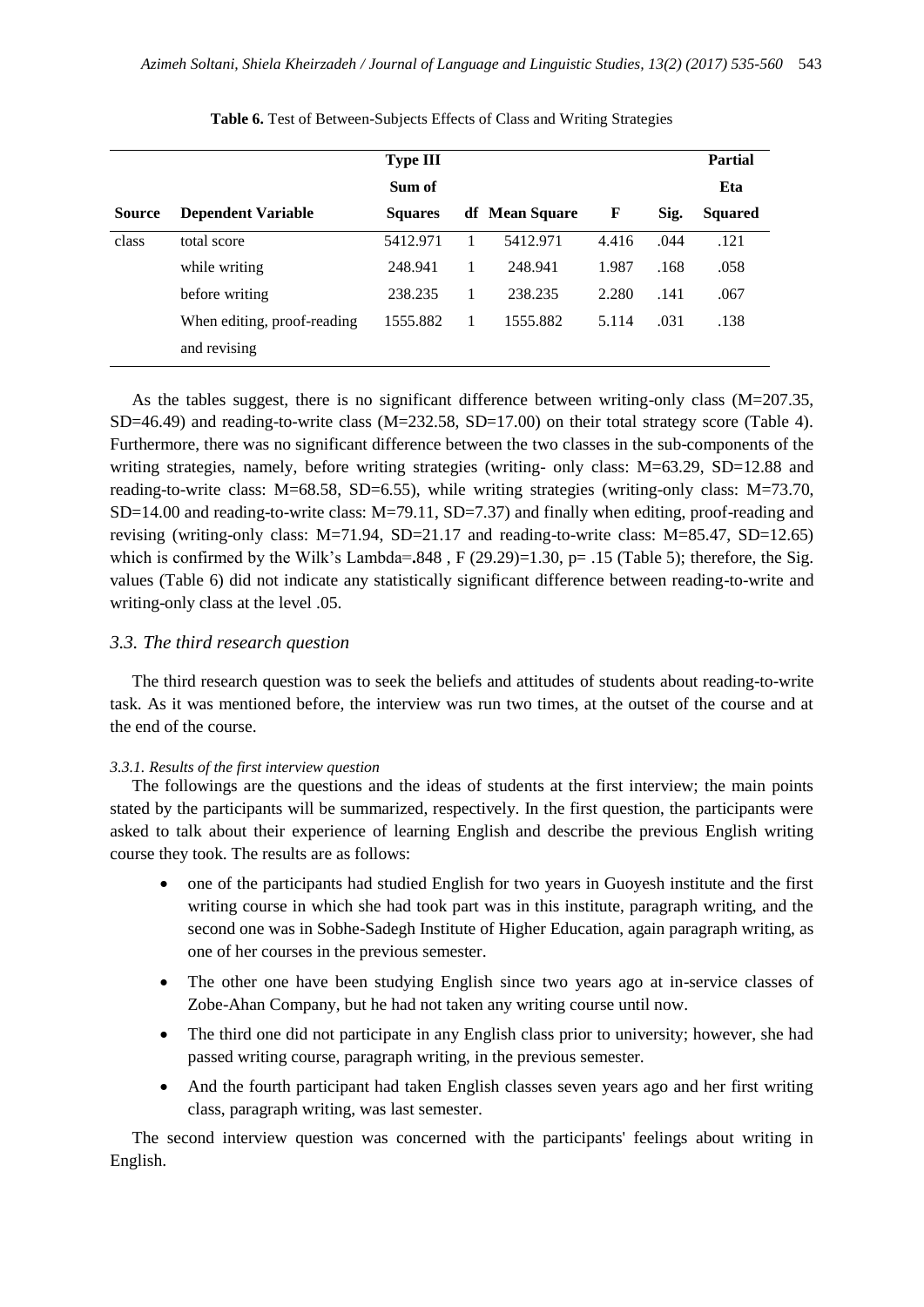- The first participant loved writing because she was a writer in Persian, but she believed that writing in English is very difficult because of the differences between the two languages in terms of culture, structure, etc. and for these reasons, sometimes you have difficulty in transferring your thought effectively.
- The second participant also enjoyed writing because he believed that writing helps you progress in English, in general.
- The third participant thought that writing is a very important skill because when you master other skills in English, you can be a good writer as well.
- And also the last participant also asserted that writing skill is very important in all languages and it is more important than other skills.

The third question was inquiring how the participants write in English. In other words, what they do when they want to write in English.

- The first participant stated that it depends on the topic, if she has background knowledge about the topic, she write a free writing, then she starts to revise her writing; but if she does not have any background knowledge about the topic, she searches in the internet to get some information about that topic and afterwards, she will write and then revise.
- The second participant asserted that when he wants to write about a topic, first he writes whatever comes to his mind and then revised it.
- The third participant searches in the internet before writing; when she gets some information about the topic, she starts to write and use dictionary, whenever needed, to check her writing in terms of mechanics and vocabulary. Afterwards, she reads her writing several times to ensure the unity of her text.
- And the last participant uses brainstorming strategy, which she had learned from last paragraph writing course, then she starts to write and revise it.

The forth interview question was designed to know how the participants in the reading to write class think about the inclusion of reading to a writing course.

- The first participant supposed that this idea is excellent and readings should be provoking and should inspire you to write about a subject, especially subjects about which you do not have any background knowledge.
- The second one thought that reading in writing course is so effective because it helps you to prepare your mind and provide you with the background knowledge about the given topic and then you can write easily.
- The third participant believed that reading can play an important role in writing. For a quality writing, especially about unfamiliar subjects, you might benefit from reading some texts.
- And the last participant also believed that reading can be very useful because it gives you the background knowledge about a given topic.

The fifth interview question was to know if the participants think that reading might help them and how it might be helpful.

• The first participant stated that reading absolutely helps her since reading leads her in writing. It teaches her how to develop an idea or a paragraph, how to compare and contrast or to provide an example.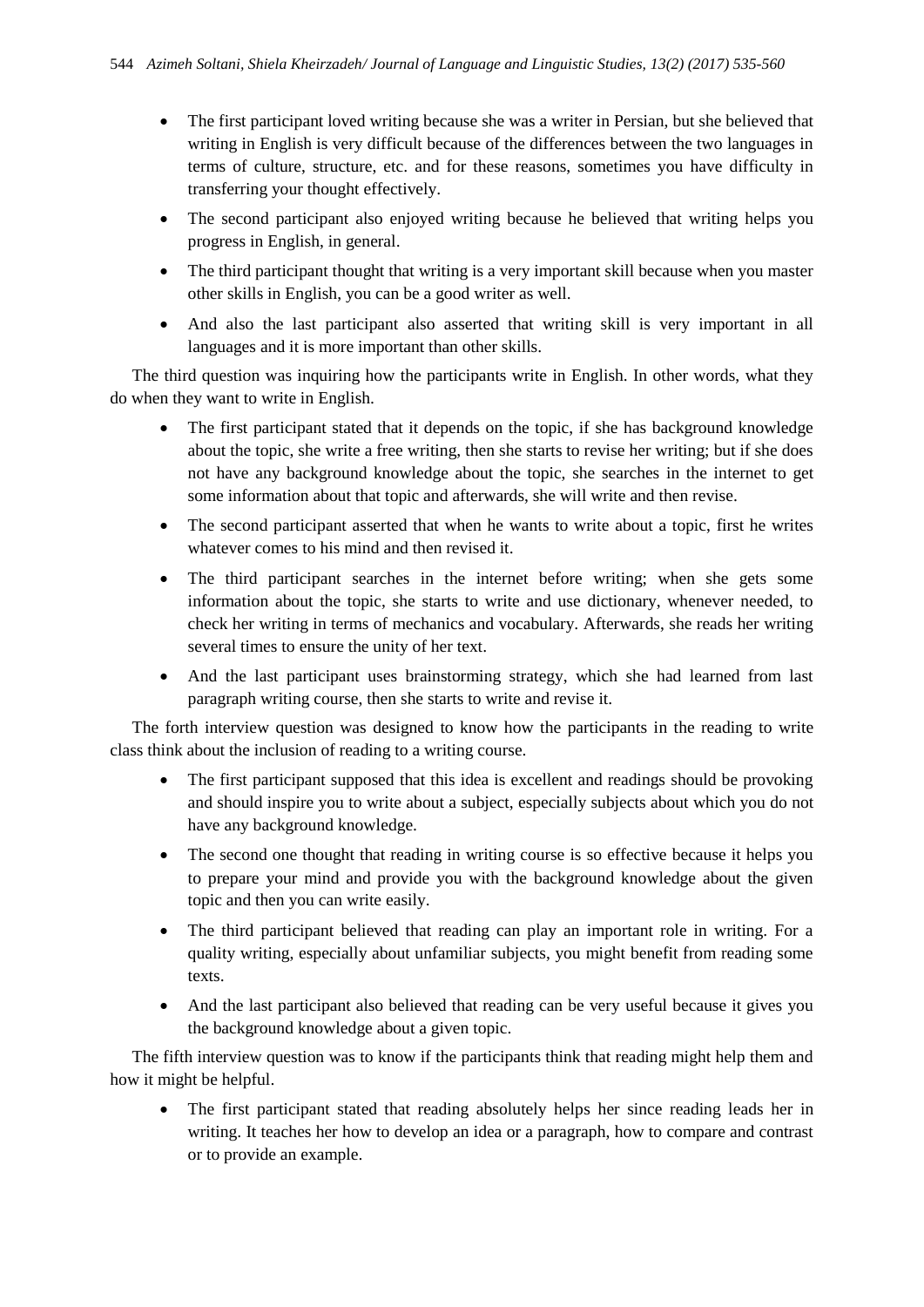- The second participant assumed that reading can help him to be familiarized with different texts and topics and also different kinds of writings and therefore prepare him to write better. Also it helps to know how to use different structures in different contexts and how to develop a subject to maintain unity in our writings.
- The third participant thought that reading is necessary for different types of writings because different texts propose different ideas and some new information that provide background knowledge.
- And the last one stated that by reading, in addition to gaining background knowledge, you learn new words and structures.

#### *3.3.2. Results of the second interview question*

The followings are the questions and the ideas of the same students at the second interview; the main points stated by them will be summarized, respectively.

The first question of the second interview was concerned with the participants' feelings about the course.

 All of the four interviewees believed that the course was a new experience for them and they had great feelings about the course and their stress had been reduced to some extent during this course.

For the second question, the participants were asked to describe if their writing has changed during this course.

- The first participant mentioned that her writing has been improved a little but it is not very much.
- The second participant believed that his writing has been improved because as he mentioned before, reading passages included in this course have increased his background knowledge about different topics; furthermore, he has learned new vocabularies and grammatical structures.
- The third participant also felt that her writing has been improved a little because she believed that progress is a gradual process and one semester is not enough for a substantial progress.
- And the last participant also believed that her writing has changed a little and she has learned some new vocabularies during this course.

The third question was inquiring if reading passages were useful for the course and how they think so.

- The first participant thought that reading passages were helpful for her but not very much as she expected because she expected more various topics.
- The second participant stated reading passages provided him with more information about different topics; he could get familiar with different styles of writing and how to write introduction and conclusion, etc.
- The third participant stated that reading passages indirectly taught students something about grammatical rules, new vocabularies, sentence patterns, mechanics, etc.
- And the last one stated that the reading passages helped students by providing them with background knowledge, new vocabulary and well-structured sentences.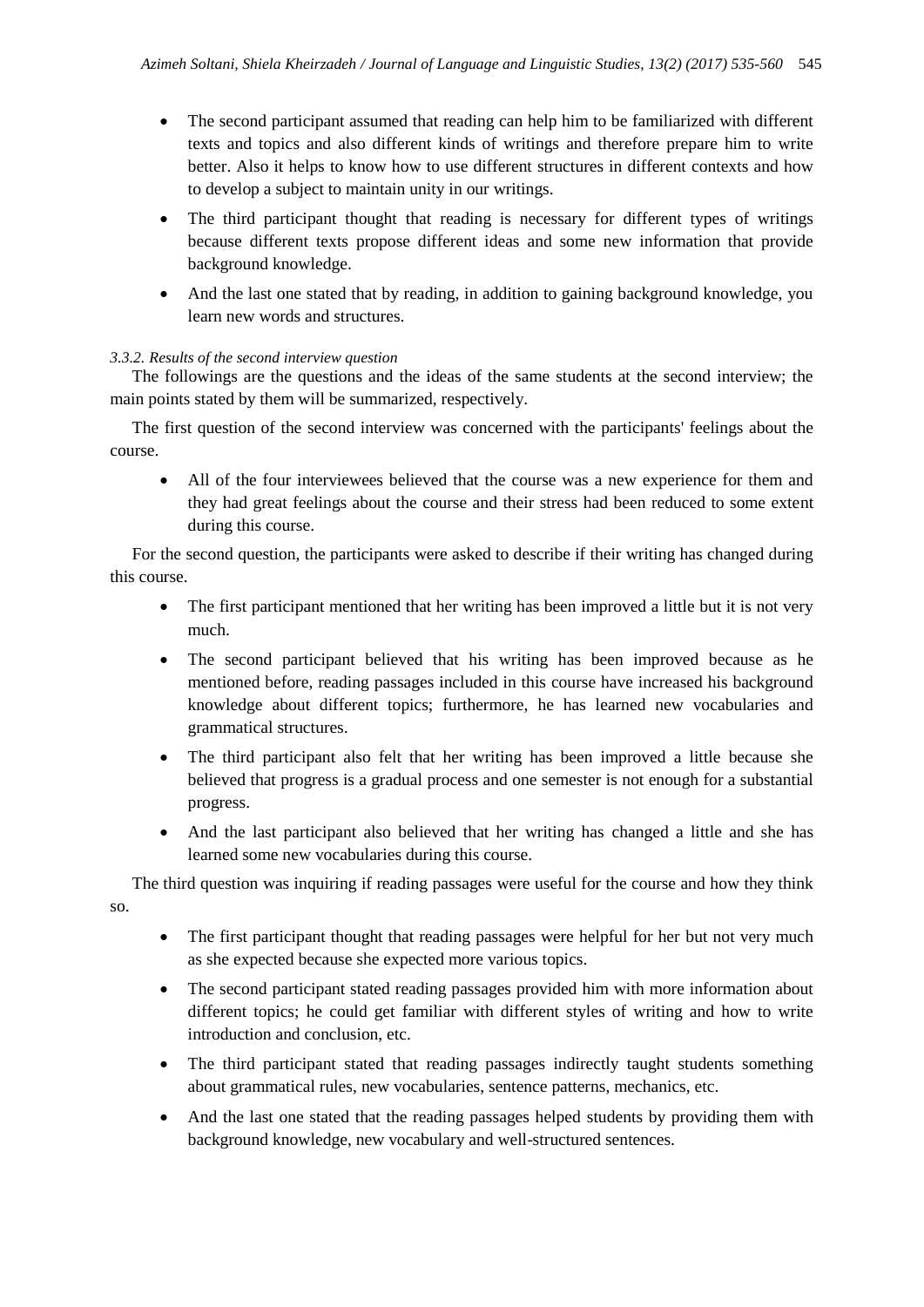The fourth question concerned whether they read outside the course; what they read; if they think they should read more to help their writing.

- The first participant mentioned that she reads a lot. She usually searches the internet for different subjects but mostly for scientific articles because they are helpful and are written by native speakers and she enjoys reading them. She explained that generally all four skills are related to each other but to write well, you should read more.
- The second participant did not have any pleasure reading because of being busy. But he knew and mentioned that when you read more, you can write better.
- The third participant mentioned that she has pleasure reading mostly on the internet and she enjoyed them because she commonly reads her favorite topics. She believed that more reading helps her think deeply and broadens her mind.
- The last one stated that she reads outside the course and because she reads about her favorite subjects, she enjoyed them. Her reading sources are mostly internet and magazines.

The fifth question was designed to know if they use words, sentence patterns or other strategies that writers of the assigned reading passages use.

- the first participant stated that reading a text sometimes generates some new ideas and also by reading new materials, you can learn some new vocabularies, collocations and grammar points, etc., but since she appreciates creativity and originality, she tries to use them somewhere else and utilize her own words in her writings.
- The second participant also mentioned that he has learned new words such as adjectives, adverbs and how and where to use them in addition to new structures.
- The third participant believed that reading or generally texts include some new information and ideas that writers want to share with their readers. In her opinion, besides using these new ideas, she also attends to grammar, for example, how to use different structures, punctuations, etc.
- And the last one stated that she has learnt some new words, phrases and sentence patterns that has improved her general knowledge.

In the sixth question, the participants were asked if they think a good writer is a person who reads a lot and if so, what the connection between a good writer and reading a lot is.

 All of the participants indicated that a good writer is a good reader who reads a lot and they reasoned that good writers, who wants to write an appealing text, should have a lot of information about the topic, different styles of writing, sometimes psychology, etc. and they know that these kinds of information are obtainable by reading a lot.

The last question was inquiring about the problems that participants had with the course that is related to reading.

- The first participant thought that if some of the readings were chosen from decent journals, they could be more effective for them as MA candidates.
- The second participant believed that it would be better if the length of reading passages were shorter because long reading is boring for readers.
- The third participant stated that it could be better if reading strategies were also taught, this way, they could use readings more.
- And the last one did not have any problem.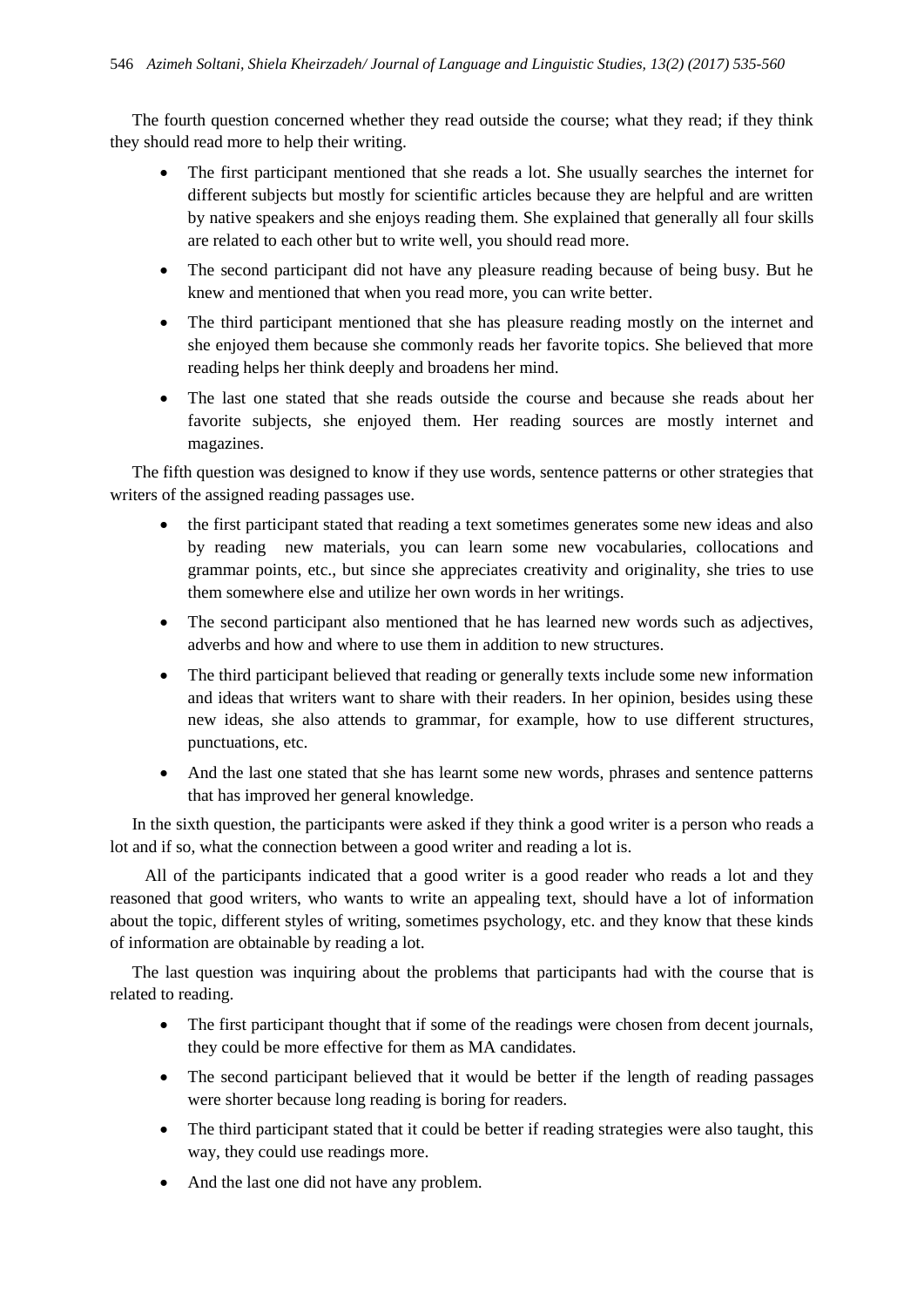#### **4. Discussion**

The first null hypothesis of the present study was that, "There is no significant difference between the writing performances of reading-to-write and writing-only task groups of Iranian EFL learners." According to the findings, presented in chapter four, this hypothesis was rejected.

With regard to the writings of both classes, the participants in the reading-to-write class performed better than the participants in writing-only class. Therefore, the finding of this hypothesis showed a significant difference between the writing performances of reading-to-write and writing-only classes.

The finding related to this part of the study is consistent with studies conducted by Wong (2001), Helal (2003), Smith (2003), Bakir (2004), Hany (2007), Shen (2009), Yoshimura (2009), Kirin (2010), Alkhawaldeh (2011), De Rycker and Ponnudurai (2011), Erhan (2011), and Zainal and Husin (2011). All of these studies concluded that using extensive reading improves writing skill. Along the same line, the finding of the present study demonstrates that the difference in the performances of the students might be due to the inclusion of the reading texts in writing classes. The reading-to-write participants significantly performed better than writing-only participants during the semester.

Salehi, Asgari and Amini, (2015) conducted a study in which they examine the impacts of the extensive reading texts on the writing performance of Iranian EFL pre-university students.

Their findings are in line with this study; thus, the differences between the two groups might be accredited to some more reasons. First, using the reading tasks in the writing classes is a novelty. This novelty may have increased the student's motivation and have encouraged them to complete their tasks enthusiastically, which, in turn might have been led to the writing achievement. Second, reading many different texts and doing many writing tasks helped students, through consistent exposure to the meaningful content of the texts and grammatical structures, to develop writing habits; therefore, their writing performance improved. Third, the reading passages implicitly taught students how a main idea is developed throughout a passage.

Moreover, reading tasks provided the students a range of vocabulary to be used later in their writing. Through using reading passages in writing classes, students know what exactly they wanted to write; therefore, it might lower their anxiety and the students might be able to collect necessary ideas and information for writing through reading passages which results in good writing.

The finding related to this research hypothesis also support directional hypothesis of Eisterhold (1990), as mentioned in chapter two. Eisterhold (1990) presents three possible hypotheses for the reading-writing relationship. Directionality, non-directionality, and bi-directionality. In the directional hypothesis, since reading and writing share structural components, whatever is learned in one domain can be used in the other. For instance, the ability to identify rhetorical structure in reading needs the ability to produce this structure in writing. Because this transfer of structure happens in one direction: from reading to writing this hypothesis, or model, is called directional. Eisterhold (1990) claims that this direction, reading-to-write, is the most common directional model. Here, the argument is that reading influences writing and that writing does not essentially improve reading. Nevertheless, Eisterhold (1990) does not overlook other studies that demonstrate that writing activities can improve reading comprehension and retention of information. But he claims that research evidence well supported the reading-to-write directional model. However, he argues that in this model, the transfer is not automatic. Consequently, he presumes that instruction in reading can influence writing ability when he considers common structures of writing and reading. In the present study, the influence of reading on writing is observed which is consistent with the directional model of Eisterhold (1990). This might justify the superior performance of students in reading-to-write class.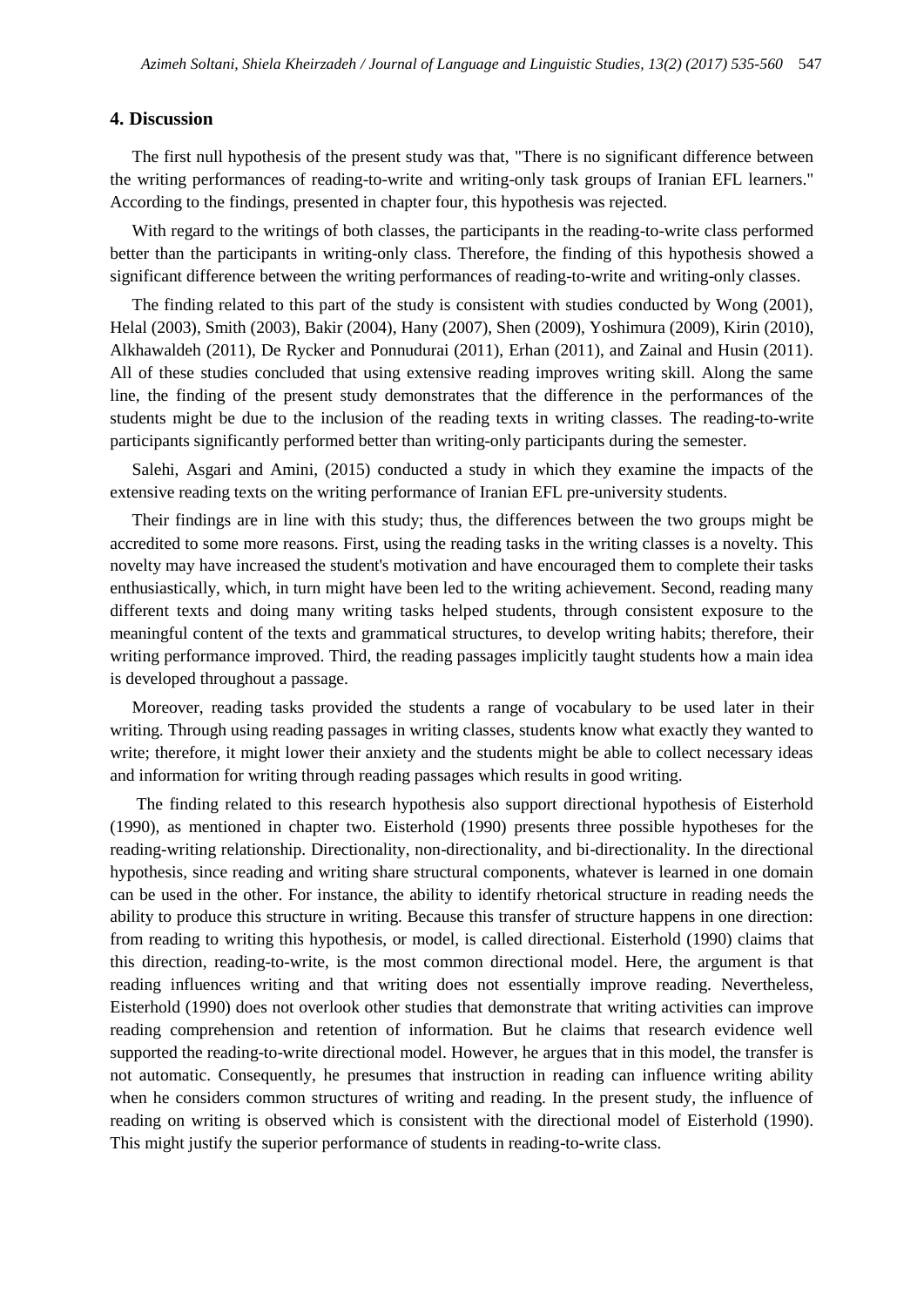The second null hypothesis which stated no significant difference between the writing strategies used by Iranian EFL students in reading-to-write and writing-only groups was confirmed by the findings of the study.

First of all, the outcomes of the study showed that there is no significant difference between the writing strategies used by participants in reading-to-write and writing-only classes. Finding this similarity in using writing strategy between reading-to-write and writing-only class shows that reading is not an effective factor that might allow for difference in using writing strategy. Rather, according to Abdul-Rahman (2011), other factors such as lack of training in strategies, level of proficiency and academic subject area are effective in strategy use.

According to Archibald (2001), instruction influences students' accuracy in utilizing target language structures in their writing; likewise, the range of the choice of vocabulary and structure available to them to use in writing increases. He also mentioned that instruction influences students' understanding of the norms of the target genres, regarding the choice of information and its sequencing and structuring, their understanding of the cultural and contextual appropriacy of particular structures or vocabulary, and their understanding of the norms and expectations of the target genres regarding form.

Heeney (2015) believed that learners' cognitive awareness of how to do tasks can be raised by strategy instruction. They will learn how to use strategies such as planning to utilize specific knowledge and then evaluating the success of the knowledge implemented during or upon completion of a task. Results of a study by Heeney (2005) showed a shift in learners' attitudes as they reported more awareness of strategy use to address comprehension problems and were also feeling more confident about reading. In reading and writing classrooms, according to some scholars, students' awareness of how to approach tasks are raised by specific strategy training (Cumming, 1989, Grabe, 2009, Hirvela 2004, Lam, 2009, Nakatani 2005, Wigglesworth & Storch, 2012).

A brief glance on the total score of each participant (in both classes, reading-to-write and writingonly classes) on each of the three parts of the questionnaire and also their tasks shows that because of the lack of strategy training in their writing classes, they not only were unaware of the effects of writing strategies on their writings but also they did not know some of them to apply during writing. However, some of the writing strategies which also were known by the participants were not used appropriately; for example, most of the participants responded, "I check my punctuation." and "I check my spelling." while it was not manifested in their writing assignments.

Findings of many studies show that teaching strategies has positive effects on the students' ability to think about their writing and to compose more appropriate and effective texts in the target language. Working with secondary school students, [Sengupta](https://www.llas.ac.uk/resources/gpg/2175#ref49) (2000) refers to the influences of giving instruction in revision strategies to writers of English as a second language.

He found that explicit teaching of these strategies had a noticeable effect on the quality of the students' final draft.

The other factor which influenced the finding of this research question was level of proficiency. Many studies have been conducted on the relationship between strategy use and L2 proficiency. Research in Palestine (Shmais, 2003) and some of the other Asian countries indicated positive, strong correlations between EFL proficiency and strategy use. Based on these studies and with regard to the findings of this research question, the participants of the present study were homogeneous in proficiency and no significant difference was observed between writing-only class and reading-towrite class on their total strategy score. Regarding their total scores, almost all of them were at the intermediate level of proficiency; therefore, their use of strategies was also at the average level. Thus,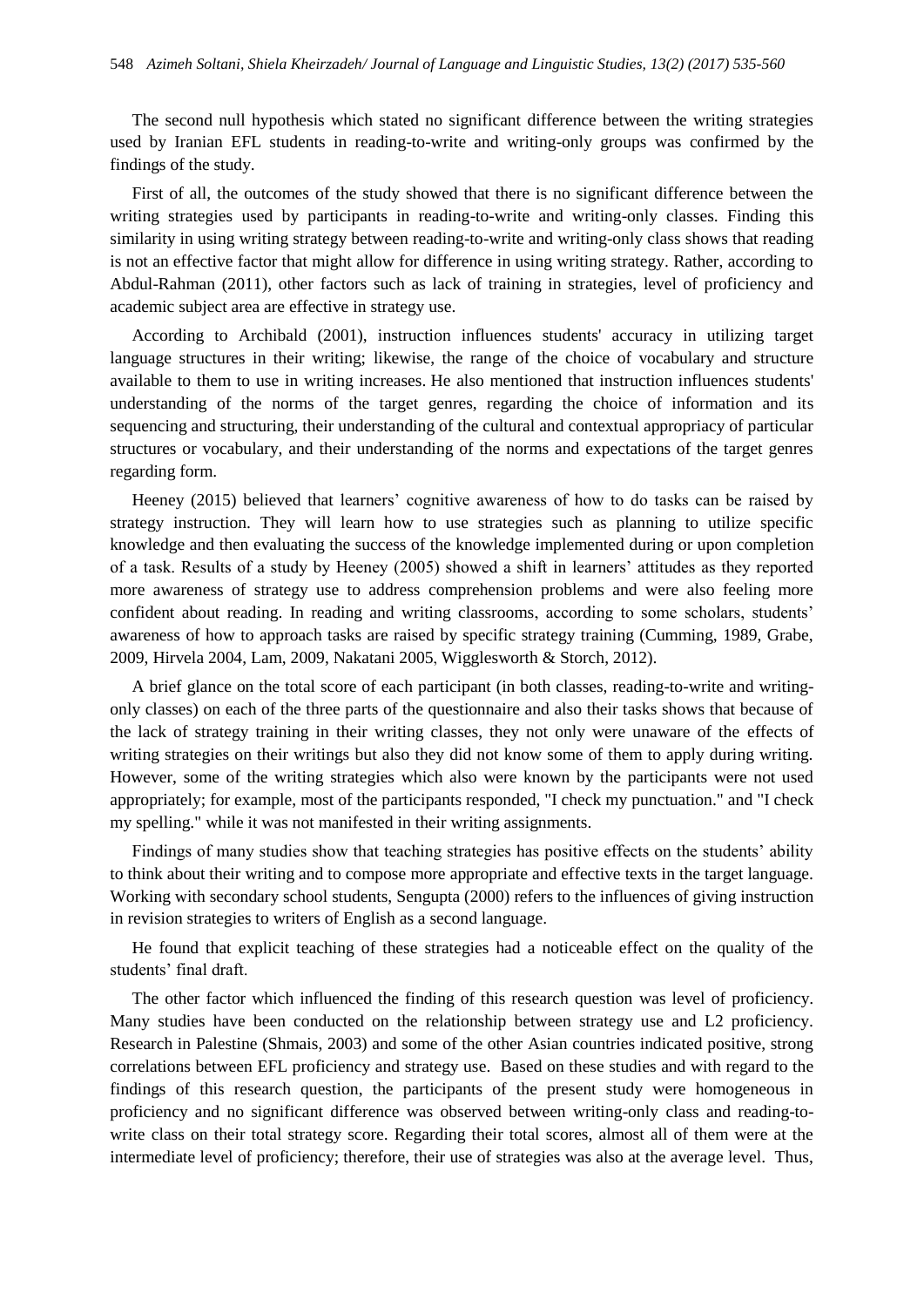that the inclusion of reading in writing classes, with participants at the same level of proficiency, may not make any difference in strategy use.

Similar to training for strategies and level of proficiency, academic discipline generally affects students' use of learning strategies. In this study, the students of both classes (reading-to-write and writing-only group) were of the same discipline (humanities); therefore, they were the same at using writing strategies; this finding is in line with McMullen's (2009) study, in which no statistically significant difference was found among the students of one academic field of study.

The third research question concerned with the Iranian EFL students' beliefs and attitudes about reading-to-write. In this study, all of the interviewees, at the first interview, which was conducted before the outset of the term, were aware of the importance of the inclusion of reading into the writing course since all of them mentioned that reading provides them with background knowledge especially for unfamiliar subjects; it may show that Iranian students, before this course, also used to read some texts from different sources to be able to write a good writing, whether in their first or second language. However, as stated by Al-Ghonaim (2005), Bakir (2004) and Hany (2007), although the students know that the inclusion of reading into writing course could be helpful, they did not know how it could be helpful for their writings. In the present study, although students acknowledged that writing is not very easy, they did not have a bad feeling toward writing because they want to learn English and they know the importance of writing in every language and also they know that if they have a good attitude towards something, they could learn better.

Another finding of this study was that at the end of the term, students believed that they learned new vocabularies, grammatical structures and some new phrases which they later used in their own writings. This finding is in line with the findings of the study by Alshamrani (2003) in which one of the students stated that she started to utilize new phrases she had learned from reading in her writing and the other participant described that he learned new vocabularies, especially conjunction words, and how to utilize them and this learning helped him to observe the logical connection between paragraphs and sentences. Alshamrani (2003) also indicated that in the process of developing general English knowledge, students became acquainted with new vocabulary, grammatical rules, and stylistic forms. Consequently, they understood that this familiarity influences their writings. Furthermore, this finding is in agreement with the study by Alzu'bi (2014) in EFL Jordanian context in which he found that extensive reading promoted learners' achievement in all skills, including grammar.

The other finding of this study is that all of the interviewees emphasized that reading gives them background knowledge for their writing that is consistent with the study of Hedgcock and Ferris (2009) who believe that by extensive reading, the background knowledge is made accessible for learners;

Statements of the interviewees in these two interview sessions implicitly support the Krashen's (1984) theory of comprehensible input. They stated that they acquired many new points such as grammatical structures, new vocabularies, etc. from these reading tasks; in addition, they indicated that a good writer is a good reader who reads a lot. These statements are consistent with Krashen's theory who also believes that the abstract knowledge, or writing competence the proficient writer has about writing is because of large amounts of self-motivated reading for pleasure and /or interest. This indicates that subconsciously writing competence is obtained through reading activities during which readers are unconscious of the acquisition of writing competence.

And finally, Eisterhold (1990) stated that because writing and reading share structural components, whatever is acquired in one domain can be utilized in the other. This statement is also supported by the statements of the interviewees about using what they learned from the readings in their writings. In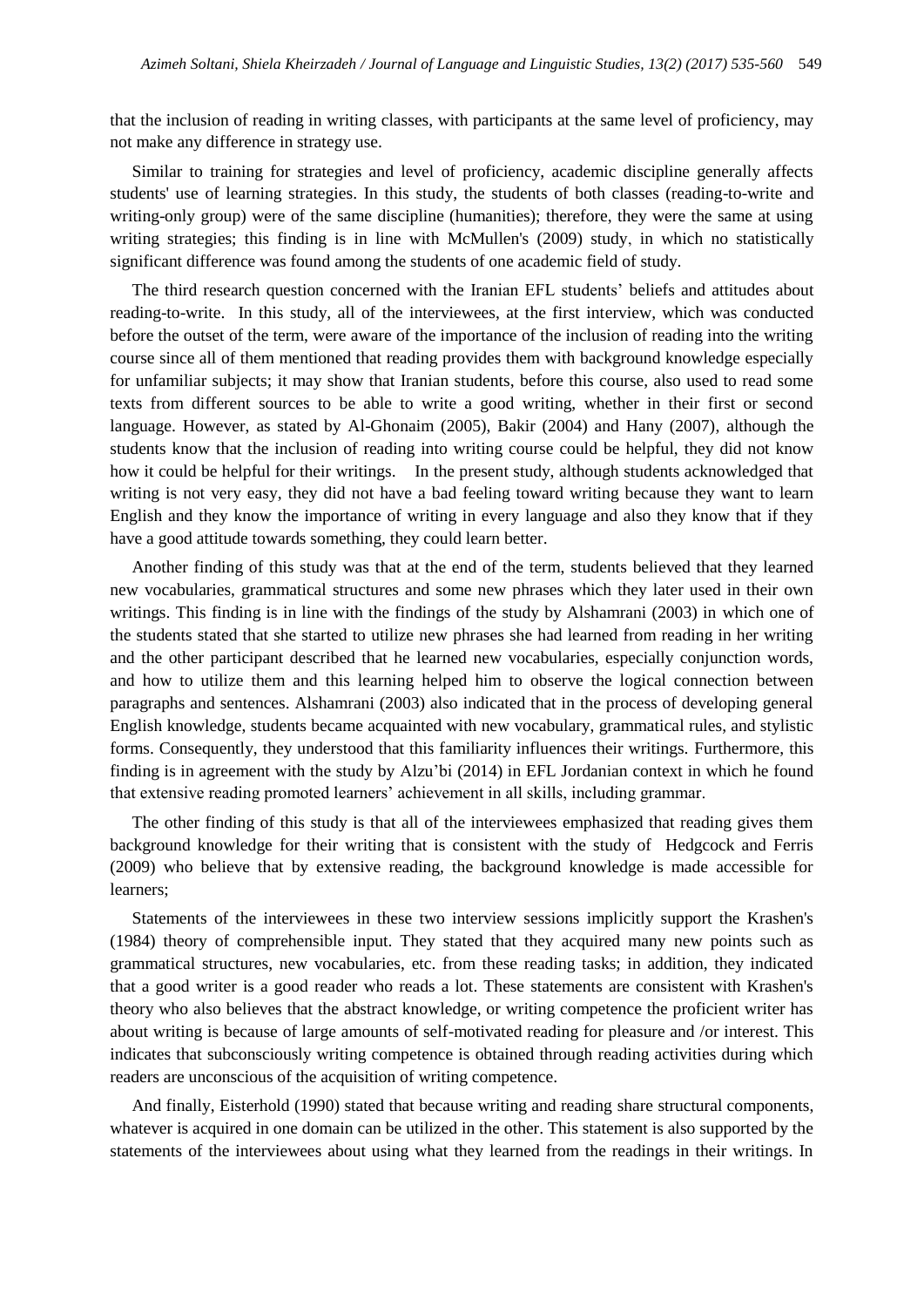this study, the interviewees stated that they have acquired new vocabularies and grammatical structures, etc. from the reading passages that they can use in their writings.

#### **5. Conclusions**

From the research findings in this study and from similar studies, it becomes evident that reading influences writing; therefore, integrating reading and writing in writing classes is one the best ways to improve student's writing because it provides them with the background knowledge; they are exposed to grammatical structures; learn new words and also format of a good writing. All of these are most effective when according to Eisterhold (1990) students are taught how to use reading to improve their writing.

Furthermore, according to the results presented, it can be claimed that reading cannot influence the use of writing strategies; there are other factors which might influence the proper use of writing strategies such as training in strategy use which gives students awareness and motivation to use them; moreover, level of proficiency is another determining factor in using strategies and most researchers agree that more proficient learners use a wider range of strategies more efficiently than less proficient ones (Green & Oxford, 1995; Kaylani, 1996; Lan & Oxford, 2003; Oxford, 1996; Oxford & Ehrman, 1995; Philips, 1991). Finally, the study shows that Iranian university students have positive attitudes toward reading-to-write classes because they are aware of the usefulness of reading for writing.

#### **Acknowledgements**

All admirations and thanks are due to Allah (God), who supported me in abundance with health, strength, and knowledge to complete this study. Throughout the process, many people helped me and I would like to express my sincere gratitude to all of them, especially my admirable supervisor, Dr. Kheirzadeh and my dear family.

#### **References**

Abdul-Rahman, S. S. (2011). An investigation into the English academic writing strategies

employed by students of HE in the NE of England with particular reference to their nationalities and gender (doctoral dissertation, university of Sunderland).

- Al-Ghonaim, A. S. (2005). ESL College students' beliefs and attitudes about reading-to-write in an introductory compassion course: A qualitative study (doctoral dissertation, Indiana university of Pennsylvania).
- Alkhawaldeh, A. (2011). The effect of EFL reading comprehension on writing achievement among Jordanian eighth grade students. European journal of scientific research, 66 (3), 352-365. [Online] Available: [http://www.europeanjournalofscientificresearch.com](http://www.europeanjournalofscientificresearch.com/)
- Alshamrani, H. M. (2003). The attitudes and beliefs of ESL students about extensive reading of authentic texts. Unpublished doctoral dissertation. Indiana University of Pennsylvania.
- Alzu'bi, M. A. (2014). The effects of an extensive reading program on improving English as foreign language proficiency in university level education. English Language Teaching, 7(1), 28.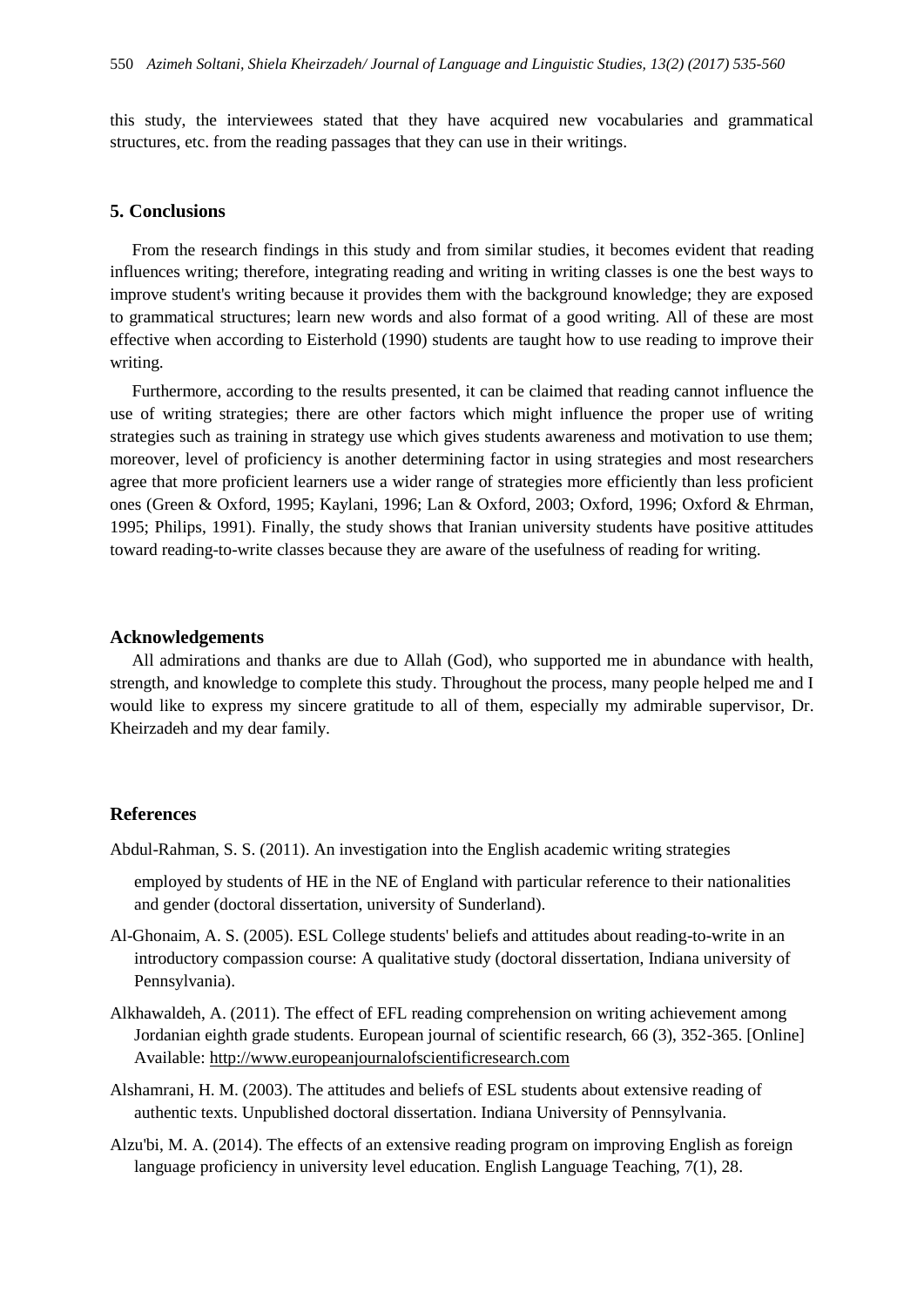- Archibald, A. (2001). Targeting L2 writing proficiencies: instruction and areas of change in student's writing over time. International journal of English studies, 1(2), 153-174.
- Bakier, A. (2004). The effect of extensive reading on English writing proficiency and attitudes of 10th grade students in Nablus. Unpublished Ph.D. Dissertation, Ain Shams University, Cairo, Egypt.
- Biber, D., & Gray, B. (2010). Challenging stereotypes about academic writing: complexity, elaboration, explicitness. Journal of English for Academic Purposes, 9, 2–20.
- Carson, J & Leki, I. (1993). Reading in the composition classroom: Second language perspective. Boston: Heinle & Heinle.
- Carson, J. G. (1993). Reading for writing: Cognitive perspectives. In J.G. Carson & I. Leki (Eds.), Reading in the composition classroom: Second language perspectives (pp. 85-104). Heinle and Heinle Publishers.
- Cumming, A. (1989). Writing expertise and second-language proficiency. Language Learning, 39, 81–141.
- De Rycker, A., & Ponnudurai, P. (2011). The effect of online reading on argumentative essay writing quality. GEMA: Online™ Journal of Language Studies, 11(3), 147-162.
- Eisterhold, J. C. (1990). Reading-writing connections: Toward a description for second language learners. In B. Kroll (Ed.), Second language writing (pp. 88-101). Cambridge University Press.
- Erhan, D. (2011). Impacts of cooperative integrated reading and composition (CIRC) technique on reading-writing skills. Educational Research and Reviews, 6(1), 102-109.
- Ferris, D. R. & Hedgcock, J. S. (2005). Teaching ESL composition: Purpose, process, and practice. Mahwah, NJ: Lawrence Erlbaum Associates.
- Flahive, D. E. & Bailey, N. H. (1993). Exploring reading and writing relationships in adult second language learners. In J.G. Carson & I. Leki (Eds.), Reading in the composition classroom: Second language perspectives (pp.128-140). Heinle and Heinle Publishers.
- Flower, L. S., & Hayes, J. H. (1981). A cognitive process theory of writing. College Composition and Communication, 32, 365-387.
- Gebril, A. (2006). Independent and integrated academic writing tasks: A study in generalizability and test method. Unpublished doctoral dissertation, The University of Iowa, Iowa City.
- Grabe, W. (2009). Reading in a second language: Moving from theory to practice. New York, NY: Cambridge University Press.
- Graham, S. (2006a). Strategy instruction and the teaching of writing. In C. MacArthur, S. Graham, & J. Fitzgerald (Eds.), Handbook of writing research (pp. 187–207). New York: Guilford.
- Green, J. and Oxford, R. (1995). A closer look at learning strategies, L2 proficiency, and gender. TESOL Quarterly, 29, 261-297.
- Hany, I. (2007). The impacts of using reading for writing approach on developing the writing ability of Egyptian EFL learners and their attitudes towards writing. (ERIC Document Reproduction Service NO. ED 498363).
- Hedgcock, J., & Ferris, D. R. (2009). Teaching readers of English: Students, texts, and contexts. Routledge.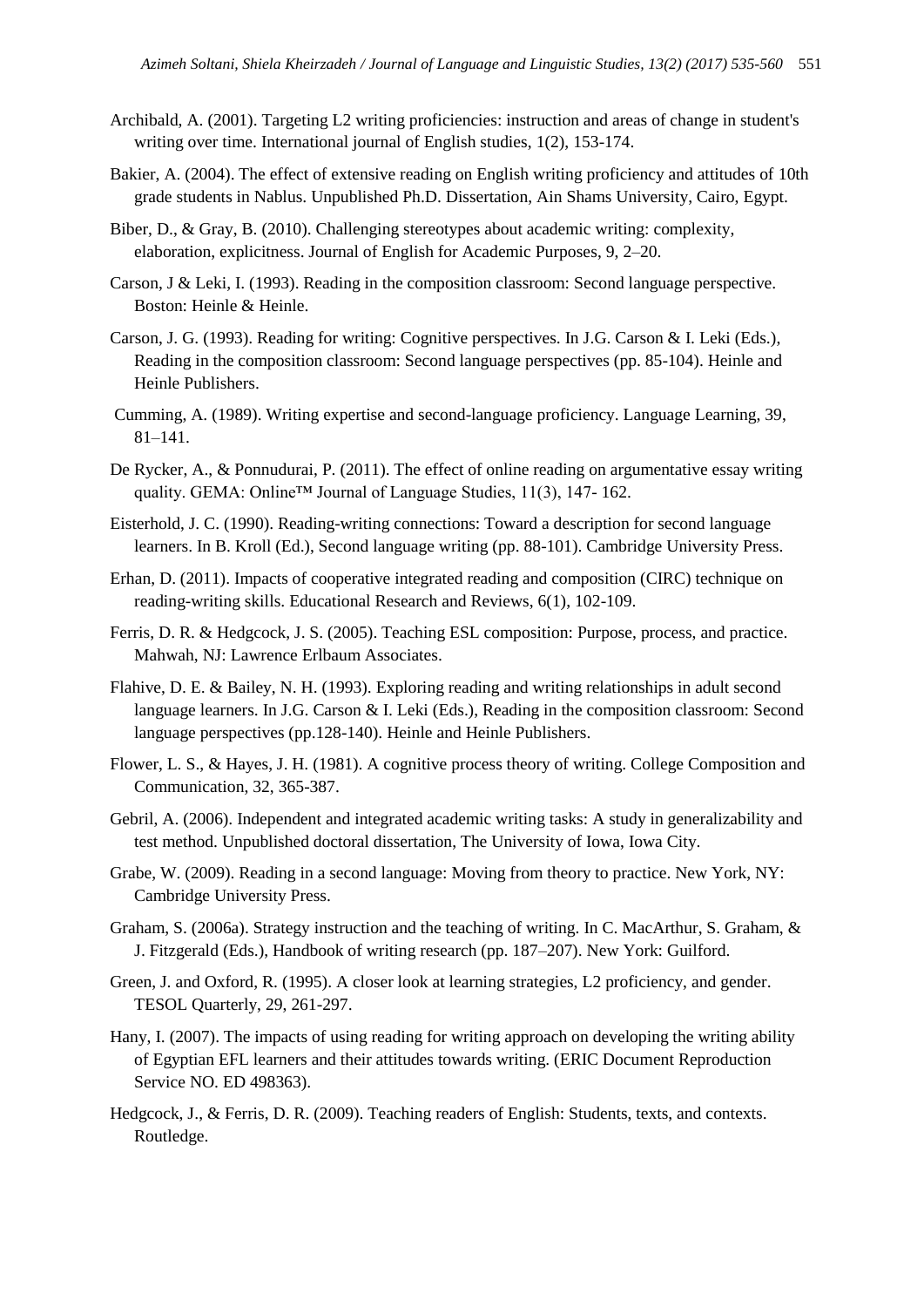- Heeney, M. (2005). Collaborative awareness reading training (CART): Student and teacher perceptions of the reciprocal teaching approach. York University: Unpublished Master's Research Paper.
- Heeney, M. (2015). Cognitive Modelling: A Case Study of Reading-to-Write Strategy Instruction and the Development of Second Language Writing Expertise in a University English for Academic Purposes Writing Course (Doctoral dissertation, University of Toronto).
- Helal, E. (2003). A proposed self-access reading program for developing English language writing skills for first year secondary students. Unpublished M.A. Thesis, Ain Shams University, Cairo, Egypt.
- Hirvela, A. (2004). Connecting reading & writing in second language writing instruction. Ann Arbor MI: The University of Michigan Press.
- Hsiao, T. and Oxford, R. (2002). Comparing theories of language learning strategies: a confirmatory factor analysis. The Modern Language Journal. 86, 368-383.
- Jacobs, H., Zinkgraf, S., Wormuth, D., Hartfiel, V. and Hughey, J (1981). Testing ESL composition: A practical approach. English composition program. Newbury House Publishers, Inc., Rowley, MA 01969.Chicago.
- Kirin, W. (2010). Impacts of extensive reading on students' Writing ability in an EFL class. The Journal of Asia TEFL, 7(1), 285- 308.
- Krashen, S. (1982). Principles and practice in second language acquisition. Oxford: Pergamon Press.
- Krashen, S. D. (1984). Writing: Research, theory, and application. Oxford: Pergamon.
- Lam, W. (2009). Examining the effects of metacognitive strategy instruction on ESL group discussions: A synthesis of approaches. Language Teaching Research, 13(2), 129–150.
- Kaylani, C. (1996). The influence of gender and motivation on EFL learning strategy use in Jordan, In: Oxford, R. (Ed.), Language learning strategies around the world: cross-cultural perspectives (pp.75-88). Honolulu: University of Hawaii Press.
- Lan, R. and Oxford, R. (2003). Language learning strategy profiles of elementary school students in Taiwan. International Review of Applied Linguistics in Language Teaching. 41, 339-379.
- McMullen, M. (2009). Using language learning strategies to improve the writing skills of Saudi EFL students: Will it really work? System, 37, pp. 418-433.
- Meyer, B. (1982). Reading research and composition teacher: The importance of plans. College Composition and Communication, 33, 37-49.
- Nakatani, Y. (2005). The effects of awareness-raising training on oral communication strategy use. Modern Language Journal, 89, 76–91. Nationalities and gender (doctoral dissertation, university of Sunderland).
- Oxford, R., & Ehrman, M. E. (1995). Adults' language learning strategies in an intensive foreign language program in the United States. System, 23(3), 359-386.
- Oxford, R. (1996). Employing a questionnaire to assess the use of language learning strategies.

Applied Language Learning, 7, 25-45.

Patric, B., & Czarl, B. (2003). Validating a writing strategies questionnaire. System, 31, 187-215. Purposes, 9, 109-121.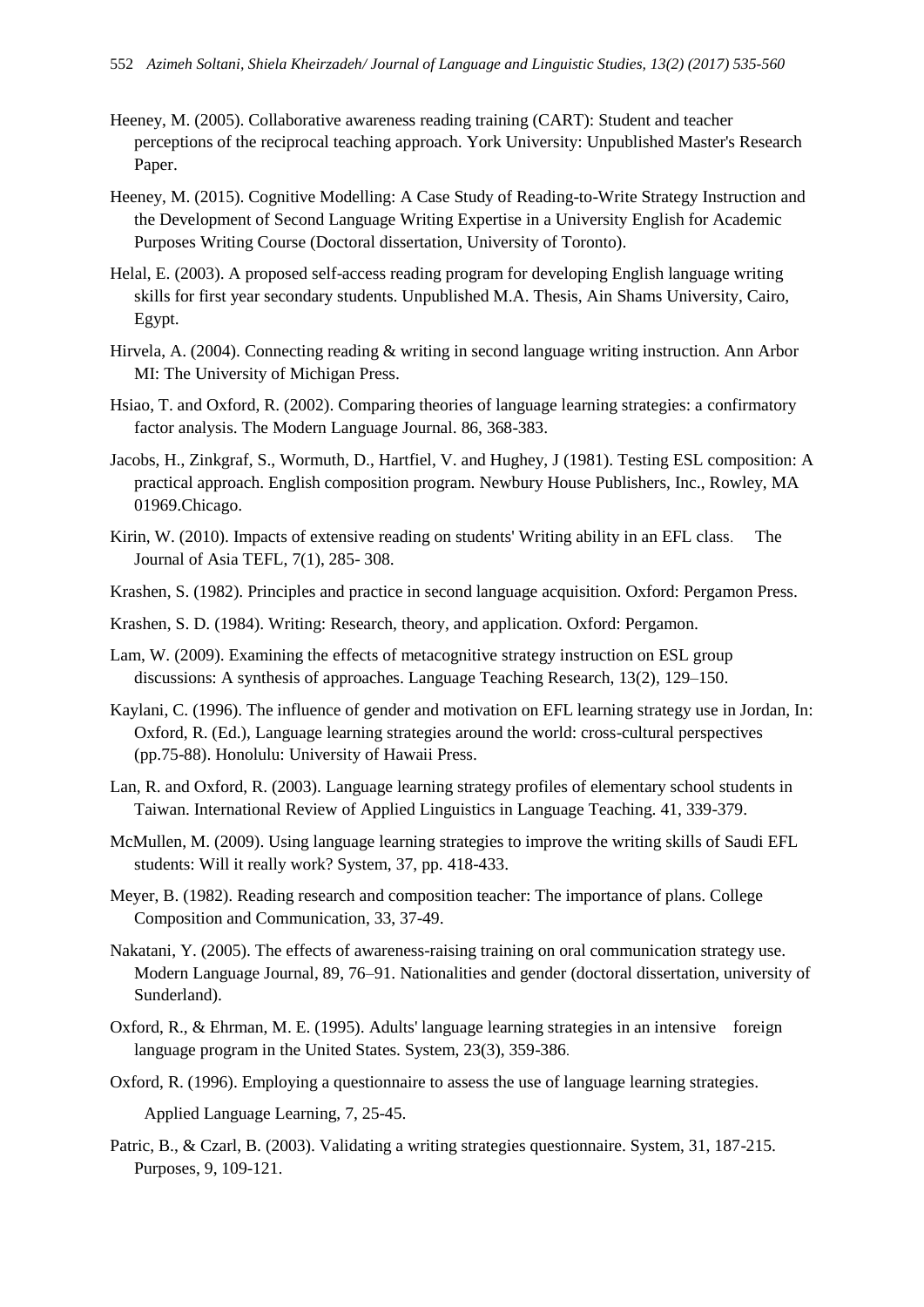Phillips, V. (1991). A look at learner strategy use and ESL proficiency. CATESOL Journal, 57-67.

- Salehi, H., Asgari, M., & Amini, M. (2015). Impacts of the Extensive Reading Texts on the Writing Performance of Iranian EFL Pre-university Students. Asian Journal of Education and e-Learning, 3(4), 306-316.
- Sengupta, S. (2000). An investigation into the effects of revision strategy instruction on L2 secondary school learners. system, 28(1), 97-113.
- Shanahan, T. (1990). Reading and writing together: What does it really mean? In T. Shanahan (Ed.), Reading and writing together: New perspectives for the classroom. (pp. 1-18). Norwood, MA: Christopher-Gordon Publishes, Inc.
- Shen, M. Y. (2009). Reading-writing connection for EFL college learners' literacy development. Asian EFL Journal, 11(1), 87.
- Shmais, W.A. (2003). Language learning strategy use in Palestine. TESL-EJ. 7 (2), 1-17.
- Smith, C. B. (2003). The importance of expository text: Reading and writing. (ERIC Document Reproduction Service NO. ED 480886).
- Soames, I. (2006). The writing processes and strategies used by Thai students when producing academic assignments in English for Masters Degrees at the University of Sunderland: a case study. MA TESOL Thesis. University of Sunderland.
- Tierney, R. J., & Pearson, P. D. (1983). Toward a composing model of reading. Language Arts, 60, 568-580.
- Tudor, I. & Hafiz, F. (1989). From input intake: The effect of simplified readers on ESL development. Journal of Reading, 32, 688-693.
- Watanabe, Y. (2001). Read-to-Write Tasks for the Assessment of Second Language Academic Writing Skills: Investigating Text Features and Rater Reactions. Unpublished doctoral dissertation, University of Hawaii, Manoa.
- Weigle, S. C. (2002). Assessing writing. Ernst Klett Sprachen.
- Wigglesworth, G., & Storch, N. (2012). What role for collaboration in writing and writing feedback. Journal of Second Language Writing, 21(4), 364-374.
- Wong, C.K. (2001). What we know after a decade of Hong Kong extensive reading Scheme. (ERIC Document Reproduction Service NO. ED 533566).
- Yoshimura, F. (2009). Effects of connecting reading and writing and a checklist to guide the reading process on EFL learners' learning about English writing. Procedia-Social and Behavioral Sciences, 1(1), 1871-1883.
- Zainal, Z., & Husin, S.H.B.M. (2011). A study on the impacts of reading on writing performance among faculty of civil engineering students. [Online] Available: [http://eprints.utm.my/11872/1/A\\_Study\\_On\\_The\\_Impacts\\_Of\\_Reading\\_On\\_Writing\\_Perfom](http://eprints.utm.my/11872/1/A_Study_On_The_Impacts_Of_Reading_On_Writing_Perfom%20ance_Among_Faculty_Of_Civil_Engineering_Students.pdf)  [ance\\_Among\\_Faculty\\_Of\\_Civil\\_Engineering\\_Students.pdf](http://eprints.utm.my/11872/1/A_Study_On_The_Impacts_Of_Reading_On_Writing_Perfom%20ance_Among_Faculty_Of_Civil_Engineering_Students.pdf)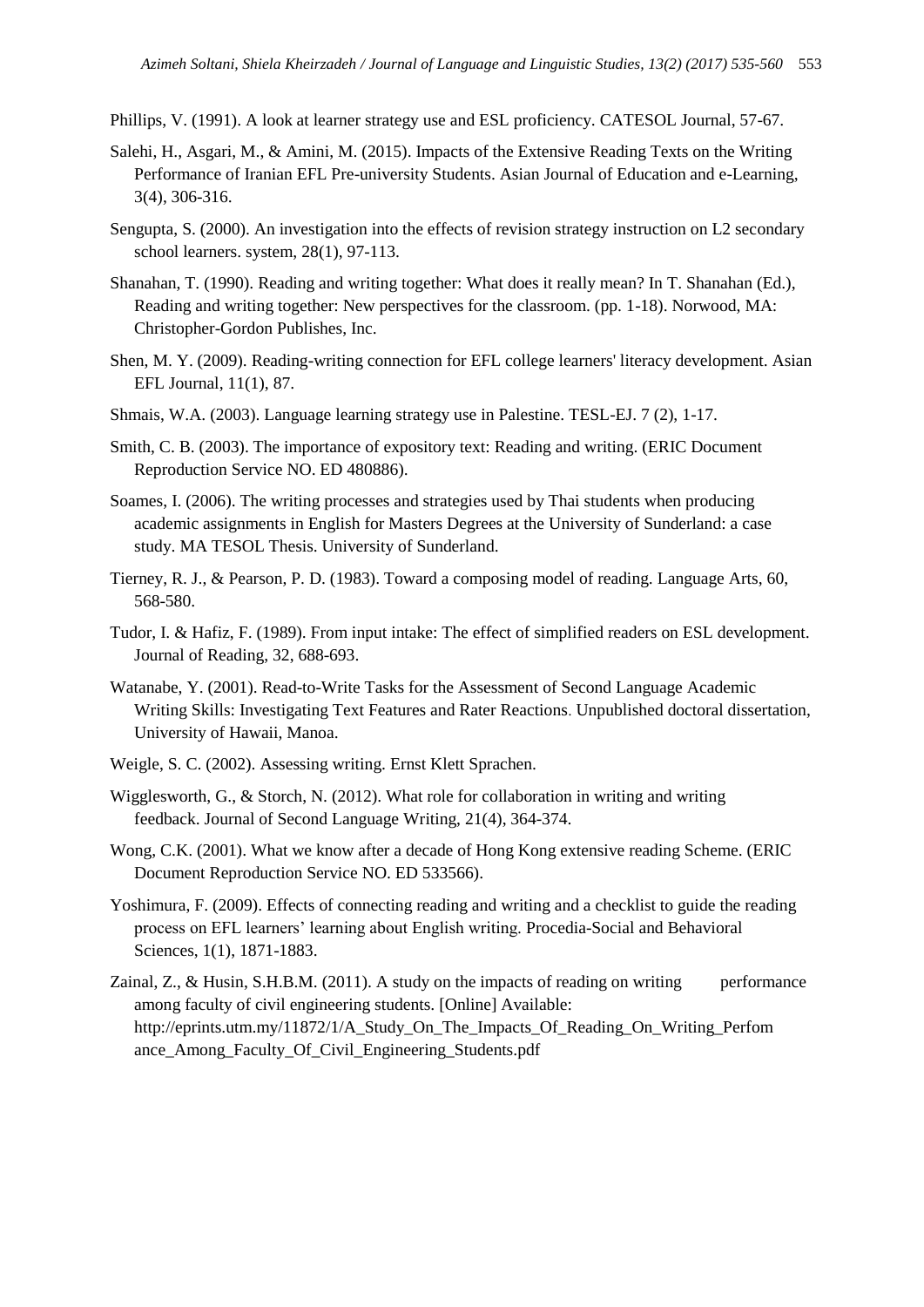## **Appendix A. Academic writing strategies questionnaire**

Background information

a) Please tick the appropriate information in items 1 to 5.

- b) And provide the information requested in items 6 to 12.
- c) The information you provide will not be passed on to anyone else.
- 1. Gender: Female Male
- 2. Age:

3. How long have you been studying English as a second/foreign language in a formal setting (school and university)?

4. What is your score for writing? IELTS: \_\_\_\_\_\_ TOEFL: \_\_\_\_\_Other \_\_\_\_:

| Before start writing in English,                                | never | rarely         | sometimes | usually        | always |
|-----------------------------------------------------------------|-------|----------------|-----------|----------------|--------|
|                                                                 | 1     | $\overline{2}$ | 3         | $\overline{4}$ | 5      |
| 1. I make a timetable for the writing process.                  |       |                |           |                |        |
| 2. I read the requirements of the writing<br>activity.          |       |                |           |                |        |
| 3. I look at a model written by a proficient<br>writer.         |       |                |           |                |        |
| 4. I analyze the topic of the writing activity.                 |       |                |           |                |        |
| 5. I consider the purpose of the topic.                         |       |                |           |                |        |
| 6. I brainstorm to generate ideas.                              |       |                |           |                |        |
| 7. I write without a written plan.                              |       |                |           |                |        |
| 8. I plan out the organization in advance.                      |       |                |           |                |        |
| 9. I plan out the organization as I go.                         |       |                |           |                |        |
| 10. I make an outline in my native language.                    |       |                |           |                |        |
| 11. I make an outline in English.                               |       |                |           |                |        |
| 12. I depend on what I already know to find<br>things to write. |       |                |           |                |        |

## **A. PLANNING AND PREPARATION**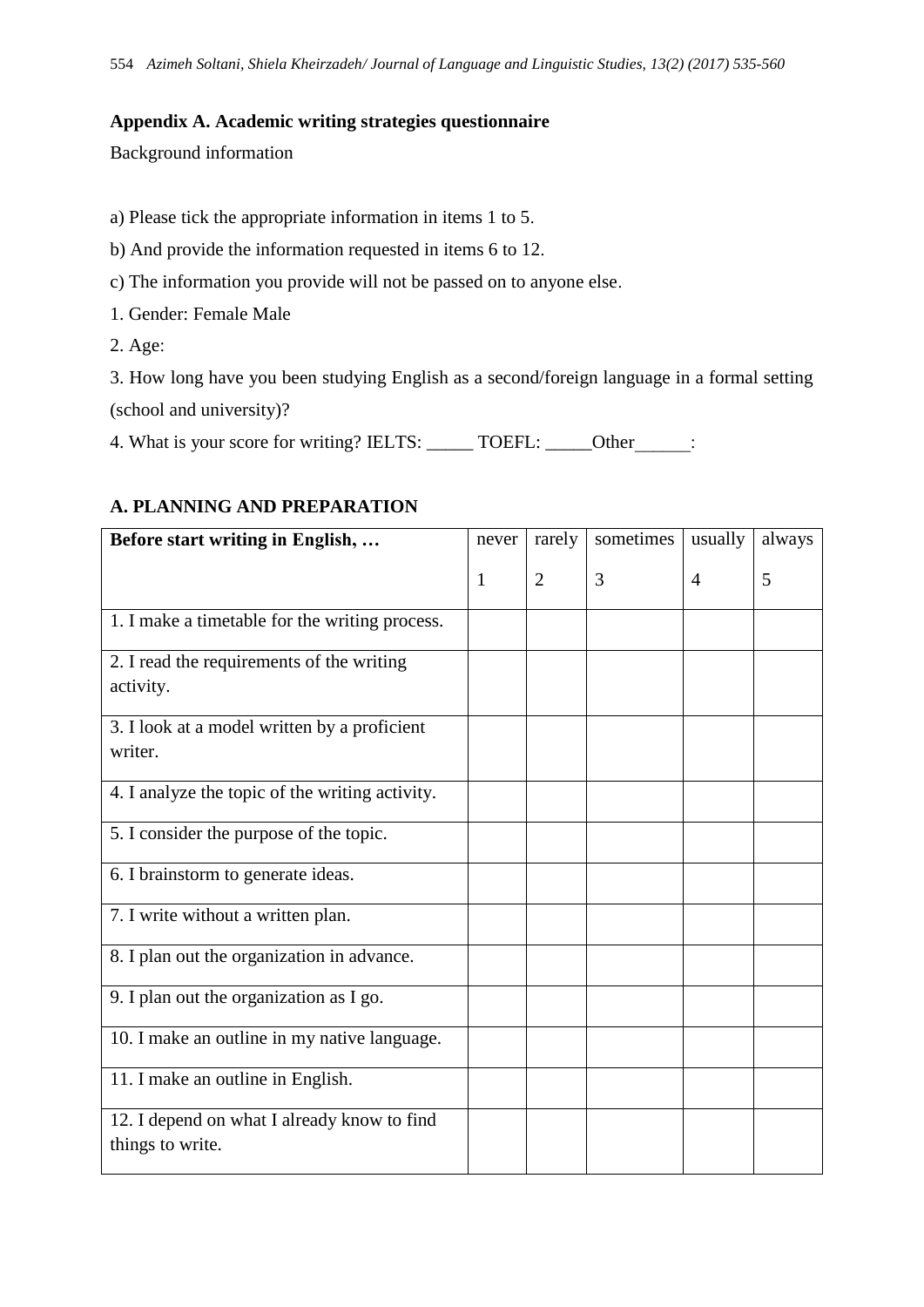| 13. I think of the suitability of expressions I<br>know.                                                |  |  |  |
|---------------------------------------------------------------------------------------------------------|--|--|--|
| 14. I consult references for more information<br>about my topic.                                        |  |  |  |
| 15. I think of the relevance of the ideas.                                                              |  |  |  |
| 16. I think of the ideas in my native language.                                                         |  |  |  |
| 17. I read my teacher's feedback on my<br>previous writing and try to learn from my<br>mistakes.        |  |  |  |
| 18. I discuss my topic with my friends.                                                                 |  |  |  |
| 19. I discuss my topic with my teachers.                                                                |  |  |  |
| 20. I ask my classmates about the strategies<br>they use in their writing activity that may help<br>me. |  |  |  |
| 21. I choose a relaxing environment when<br>writing.                                                    |  |  |  |

a) Please note below any other strategies you use, before you start writing or to prepare yourself for writing, that are not covered here.

\_\_\_\_\_\_\_\_\_\_\_\_\_\_\_\_\_\_\_\_\_\_\_\_\_\_\_\_\_\_\_\_\_\_\_\_\_\_\_\_\_\_\_\_\_\_\_\_\_\_\_\_\_\_\_\_\_\_\_

\_\_\_\_\_\_\_\_\_\_\_\_\_\_\_\_\_\_\_\_\_\_\_\_\_\_\_\_\_\_\_\_\_\_\_\_\_\_\_\_\_\_\_\_\_\_\_\_\_\_\_\_\_\_\_\_\_\_\_

\_\_\_\_\_\_\_\_\_\_\_\_\_\_\_\_\_\_\_\_\_\_\_\_\_\_\_\_\_\_\_\_\_\_\_\_\_\_\_\_\_\_\_\_\_\_\_\_\_\_\_\_\_\_\_\_\_\_\_

## **Please tick the appropriate response [from 1 to 5].**

## **B. THE WRITING PROCESS**

| When writing in English,                 | never | rarely | sometimes | often          | always |
|------------------------------------------|-------|--------|-----------|----------------|--------|
|                                          |       |        | 3         | $\overline{4}$ |        |
| 22. I write the introduction first.      |       |        |           |                |        |
| 23. I leave the introduction to the end. |       |        |           |                |        |
| 24 I think only in English.              |       |        |           |                |        |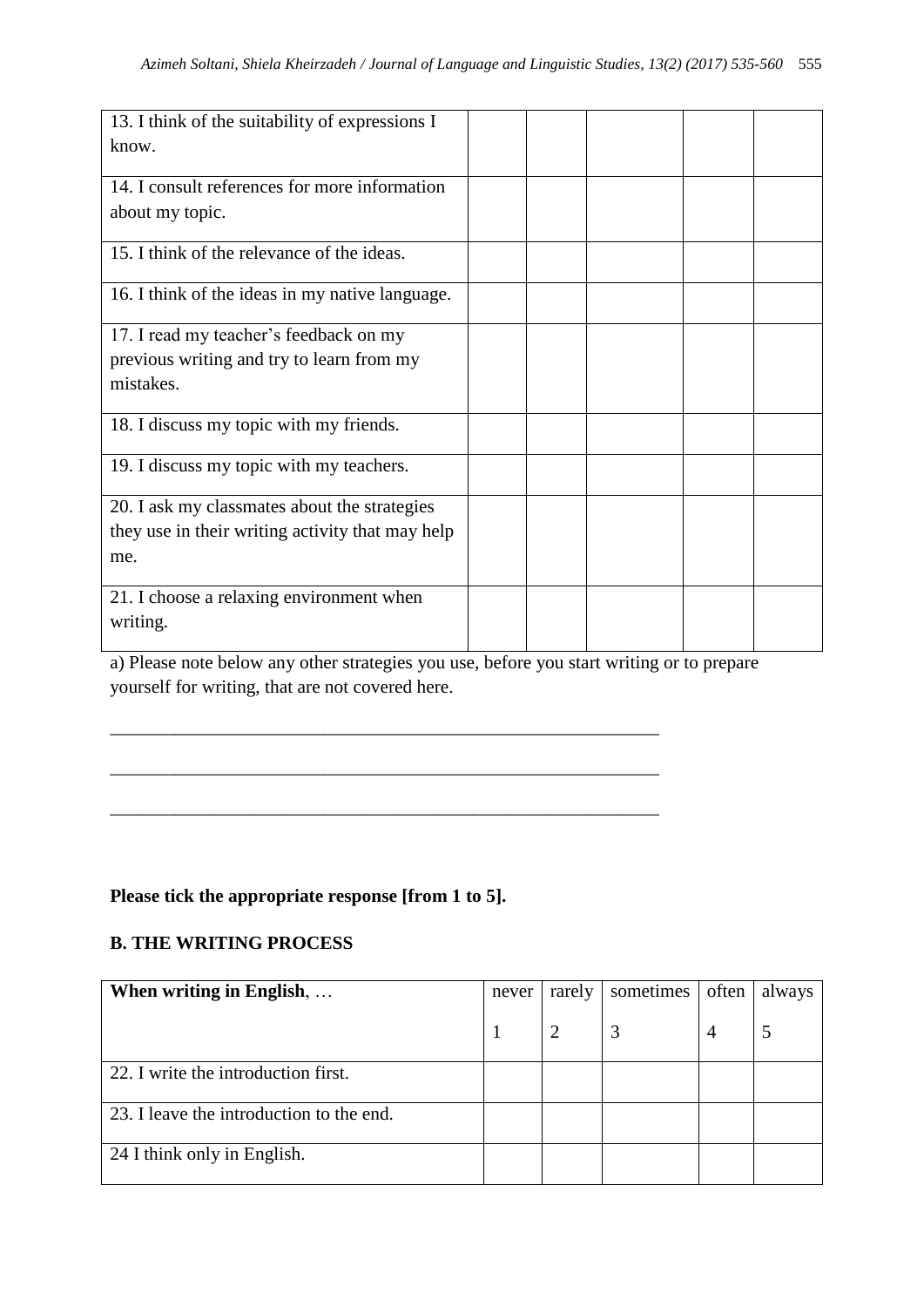| 25. I think of a sentence in my native language    |  |  |  |
|----------------------------------------------------|--|--|--|
| first and then translate it into English.          |  |  |  |
|                                                    |  |  |  |
| 26. I use some familiar expressions in order not   |  |  |  |
| to make mistakes.                                  |  |  |  |
| 27. I use some examples to explain the meaning     |  |  |  |
| when I cannot find the exact expressions.          |  |  |  |
| 28. I highlight sentences that I want to check     |  |  |  |
| later.                                             |  |  |  |
| 29. I discuss various points of view in my         |  |  |  |
| writing.                                           |  |  |  |
| 30. I stop writing when I do not know what to      |  |  |  |
| write.                                             |  |  |  |
| 31. I periodically check whether I am keeping to   |  |  |  |
| my topic.                                          |  |  |  |
| 32. I periodically check whether my writing is     |  |  |  |
| making sense to me.                                |  |  |  |
|                                                    |  |  |  |
| 33. I stick to the organization I chose initially. |  |  |  |
| 34. I change the organization I chose initially.   |  |  |  |
| 35. I talk with my tutors when I have writing      |  |  |  |
| problems.                                          |  |  |  |
| 36. I talk with my classmates.                     |  |  |  |
| 37. I handwrite a draft copy first.                |  |  |  |
|                                                    |  |  |  |
| 38. I produce a first, rough draft by computer.    |  |  |  |
| 39. I produce subsequent drafts.                   |  |  |  |
| 40. I use a dictionary to make sure of my          |  |  |  |
| wording and usage.                                 |  |  |  |
|                                                    |  |  |  |
| 41. I use a bilingual dictionary.                  |  |  |  |
| 42. I use a monolingual dictionary.                |  |  |  |
| 43. I use electronic/online dictionaries.          |  |  |  |
| 44 I consult a thesaurus to assist me with         |  |  |  |
|                                                    |  |  |  |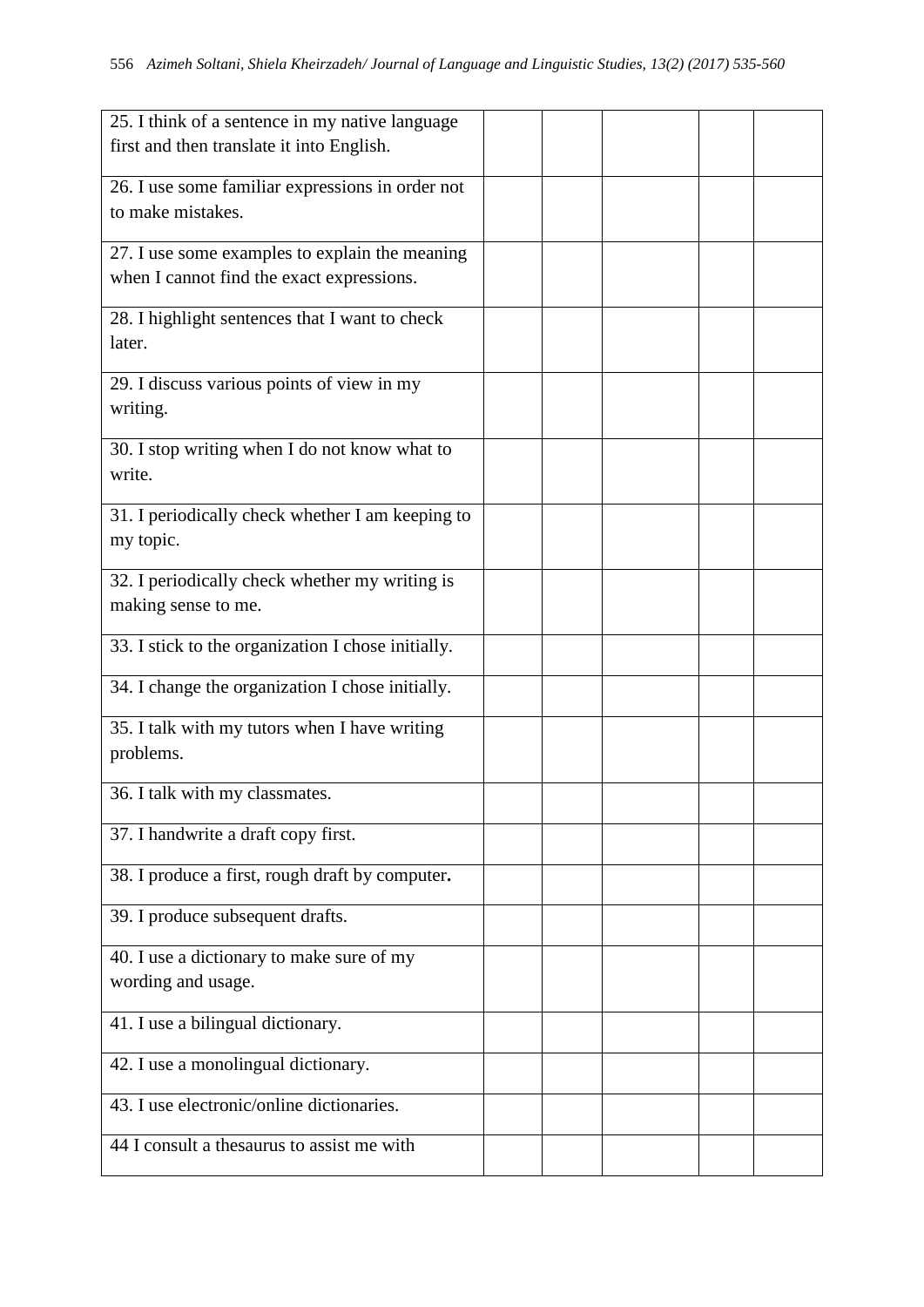| vocabulary.                 |  |  |  |
|-----------------------------|--|--|--|
| 45. I use spell-checkers.   |  |  |  |
| 46. I use grammar checkers. |  |  |  |

**\_\_\_\_\_\_\_\_\_\_\_\_\_\_\_\_\_\_\_\_\_\_\_\_\_\_\_\_\_\_\_\_\_\_\_\_\_\_\_\_\_\_\_\_\_\_\_\_\_\_\_\_\_\_\_\_\_\_\_\_\_\_\_\_\_\_**

**\_\_\_\_\_\_\_\_\_\_\_\_\_\_\_\_\_\_\_\_\_\_\_\_\_\_\_\_\_\_\_\_\_\_\_\_\_\_\_\_\_\_\_\_\_\_\_\_\_\_\_\_\_\_\_\_\_\_\_\_\_\_\_\_\_\_**

**\_\_\_\_\_\_\_\_\_\_\_\_\_\_\_\_\_\_\_\_\_\_\_\_\_\_\_\_\_\_\_\_\_\_\_\_\_\_\_\_\_\_\_\_\_\_\_\_\_\_\_\_\_\_\_\_\_\_\_\_\_\_\_\_\_\_**

b) Please note below any other strategies you use, when you are writing, that are not covered here.

## **Please tick the appropriate response [from 1 to5].**

## **C. REVISION**

| When editing, proof-reading and revising,                         | never        | rarely         | sometimes | often | always |
|-------------------------------------------------------------------|--------------|----------------|-----------|-------|--------|
|                                                                   | $\mathbf{1}$ | $\overline{2}$ | 3         | 4     | 5      |
| 47. I check whether I have written everything<br>I wanted to say. |              |                |           |       |        |
| 48. I check whether the content is logical.                       |              |                |           |       |        |
| 49. I make changes in the content.                                |              |                |           |       |        |
| 50. I revise the draft to clarify the meaning.                    |              |                |           |       |        |
| 51. I check whether more examples are<br>needed.                  |              |                |           |       |        |
| 52. I check whether more explanation is<br>needed.                |              |                |           |       |        |
| 53. I check whether the organization of my<br>writing is clear.   |              |                |           |       |        |
| 54. I check whether there is any deviation<br>from the main idea. |              |                |           |       |        |
| 55. I check my sentence structure.                                |              |                |           |       |        |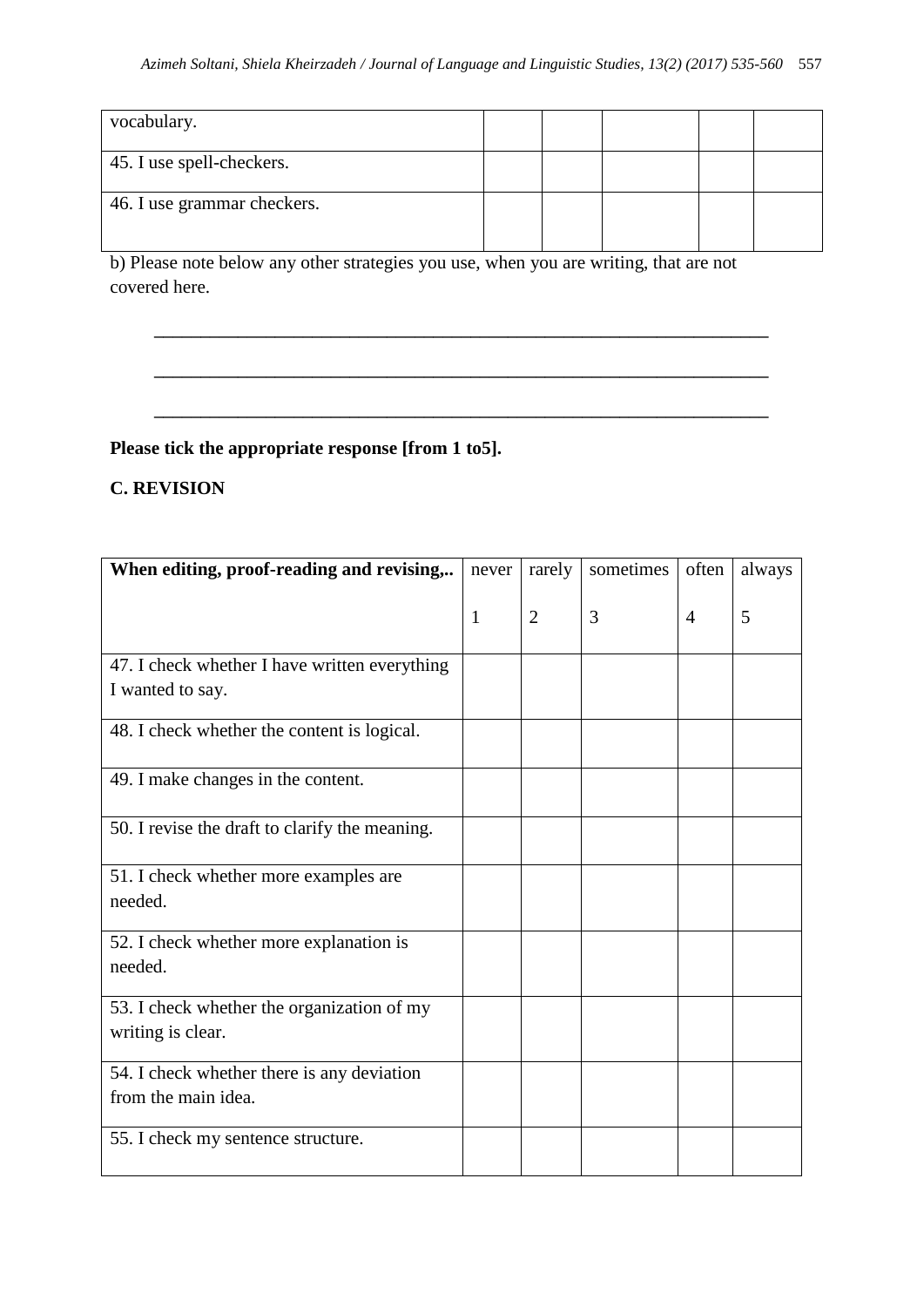| 56. I check whether the sentences in the          |  |  |  |
|---------------------------------------------------|--|--|--|
| paragraph are connected.                          |  |  |  |
|                                                   |  |  |  |
|                                                   |  |  |  |
| 57. I connect shorter sentences into longer,      |  |  |  |
| complex sentences.                                |  |  |  |
|                                                   |  |  |  |
| 58. I break down sentences that are too long      |  |  |  |
| into shorter, simpler ones.                       |  |  |  |
|                                                   |  |  |  |
| 59. I check whether the main ideas are            |  |  |  |
| referred to in the conclusion.                    |  |  |  |
| 60. I check whether the citations used are        |  |  |  |
| appropriate to my argument.                       |  |  |  |
|                                                   |  |  |  |
| 61. I check my punctuation.                       |  |  |  |
| 62. I check my spelling.                          |  |  |  |
|                                                   |  |  |  |
| 63. I check whether I have used academic          |  |  |  |
| English conventions, e.g., formality and          |  |  |  |
| referencing.                                      |  |  |  |
| 64. I read the text aloud to see if it sounds     |  |  |  |
| right.                                            |  |  |  |
|                                                   |  |  |  |
| 65. I edit the draft myself.                      |  |  |  |
| 66. I edit the draft collaboratively.             |  |  |  |
|                                                   |  |  |  |
| 67. I give the draft to a classmate for           |  |  |  |
| proofreading.                                     |  |  |  |
| 68. I give my draft to a native speaker to        |  |  |  |
| check.                                            |  |  |  |
|                                                   |  |  |  |
| 69. I check whether it is easy for the reader to  |  |  |  |
| understand.                                       |  |  |  |
|                                                   |  |  |  |
| 70. I leave the text for a while and then read it |  |  |  |
| again later.                                      |  |  |  |
| 71. I prepare a final, polished draft.            |  |  |  |
|                                                   |  |  |  |
| 72. I check to make sure that I have met the      |  |  |  |
| requirements of the writing activity.             |  |  |  |
|                                                   |  |  |  |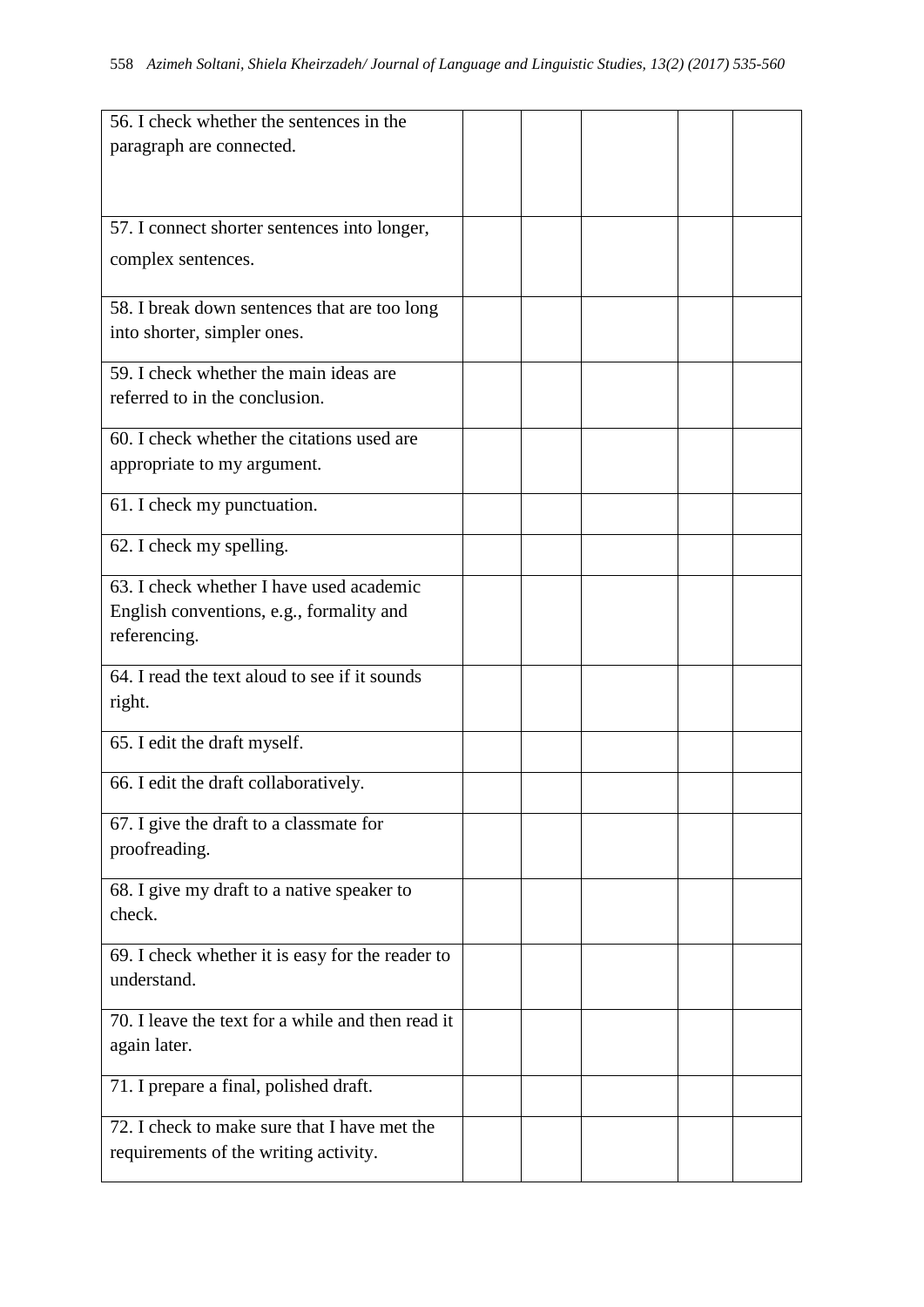c) Please note below any other strategies you use, when revising or editing, that are not covered here.

\_\_\_\_\_\_\_\_\_\_\_\_\_\_\_\_\_\_\_\_\_\_\_\_\_\_\_\_\_\_\_\_\_\_\_\_\_\_\_\_\_\_\_\_\_\_\_\_\_\_\_\_\_\_\_\_\_\_\_\_\_\_

\_\_\_\_\_\_\_\_\_\_\_\_\_\_\_\_\_\_\_\_\_\_\_\_\_\_\_\_\_\_\_\_\_\_\_\_\_\_\_\_\_\_\_\_\_\_\_\_\_\_\_\_\_\_\_\_\_\_\_\_\_\_

\_\_\_\_\_\_\_\_\_\_\_\_\_\_\_\_\_\_\_\_\_\_\_\_\_\_\_\_\_\_\_\_\_\_\_\_\_\_\_\_\_\_\_\_\_\_\_\_\_\_\_\_\_\_\_\_\_\_\_\_\_\_

\_\_\_\_\_\_\_\_\_\_\_\_\_\_\_\_\_\_\_\_\_\_\_\_\_\_\_\_\_\_\_\_\_\_\_\_\_\_\_\_\_\_\_\_\_\_\_\_\_\_\_\_\_\_\_\_\_\_\_\_\_\_

\_\_\_\_\_\_\_\_\_\_\_\_\_\_\_\_\_\_\_\_\_\_\_\_\_\_\_\_\_\_\_\_\_\_\_\_\_\_\_\_\_\_\_\_\_\_\_\_\_\_\_\_\_\_\_\_\_\_\_\_\_\_

\_\_\_\_\_\_\_\_\_\_\_\_\_\_\_\_\_\_\_\_\_\_\_\_\_\_\_\_\_\_\_\_\_\_\_\_\_\_\_\_\_\_\_\_\_\_\_\_\_\_\_\_\_\_\_\_\_\_\_\_\_\_

d) Please add below any other comments you may have:

### **Appendix B: Interview Questions: Interview One**

- 1. Please talk about your experience of learning English and learning writing; and describe the previous English writing courses that you took?
- 2. How do you feel about writing in English?
- 3. What do you do when you write?
- 4. What do you think about reading in writing course?
- 5. Do you think reading in the course will help you? And do you know how the reading will help you?

#### **Appendix C: Final Interview Questions**

- 1. Can you describe your feelings about the course?
- 2. How do you think your writing has changed during this course?

3. Do you think the reading assignments for the course are useful? If so, how do you think they help you?

4. Do you read outside of the course (on the Internet, from magazines, etc.)? If so, what do you read? Do you enjoy this reading? Do you think you should read more to help your writing?